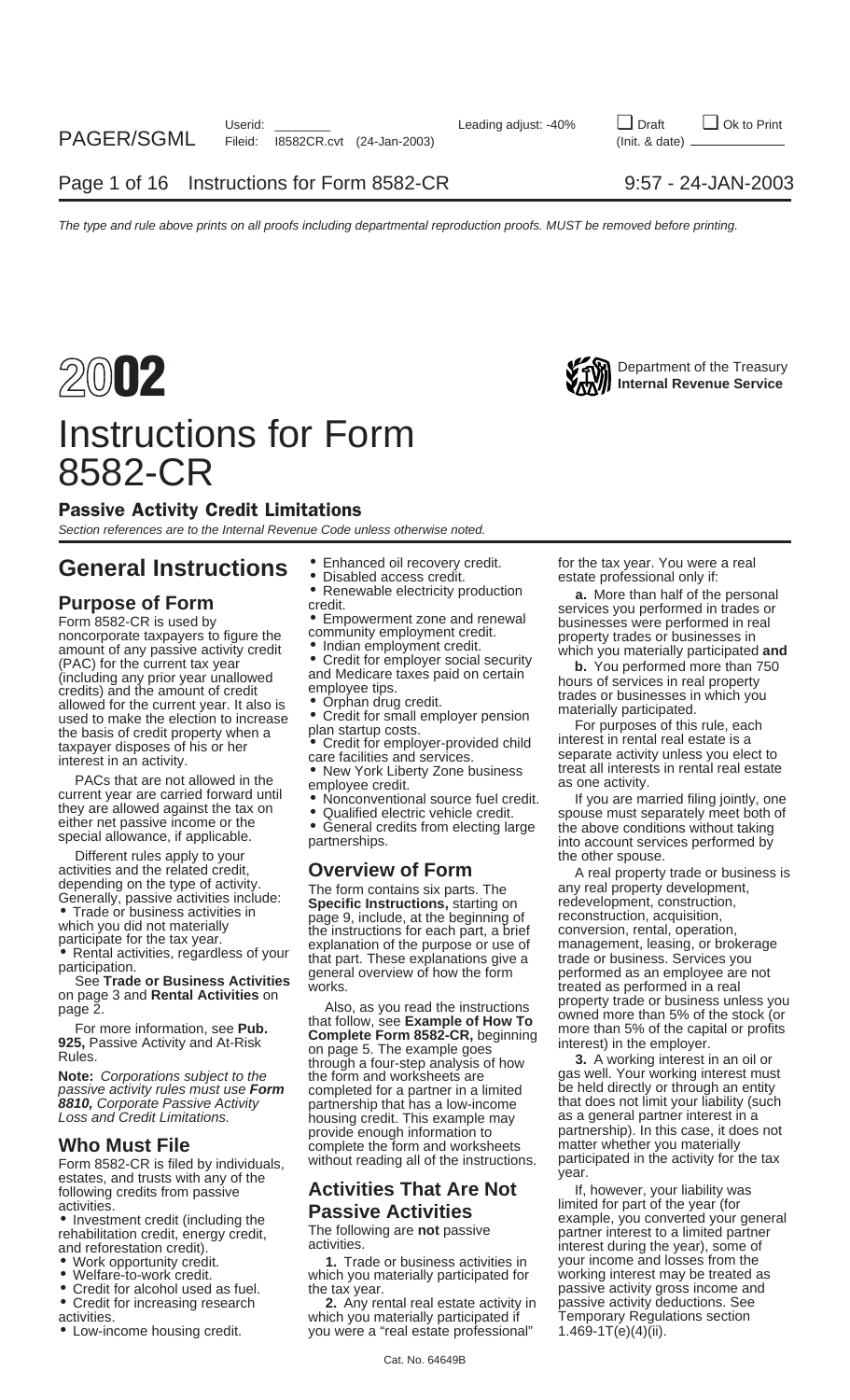exceptions. Traded F<br>An activity is a rental activity if Unadjusted basis is the cost of the page 15.<br>tangible property (real or personal) is property without regard to The intertangible property (real or personal) is property without regard to the rental activity is not<br>used by customers or held for use by depreciation deductions or any other conducted through a PTP, the<br>customers and the gross i to be paid) mainly for the use of the the to a trade or business activity if:<br>property. It does not matter whether **a**. You owned an interest in the than rehabilitation credits and<br>the use is under a lease, a service **a.**

one class of property, multiply the rental property available during **Worksheet 3** is for low-income average period of customer use of defined business hours for housing credits for property placed in each class by the ratio of the gross service use by various service after 1989 (unless held nonexclusive use by various rental income from that class to the customers. The through a pass-through entity in customers in customers.

**4.** The rental of a dwelling unit you activity's total gross rental income. **5.** You provide property for use in 280A(c)(5) applies. This section customer use equals the sum of corporation, or joint venture in your applies if you rented out a dwelling these class-by-class average periods capacity as an owner of an interest in

applies if you inented out a dwelling these class-by-class average periods capacity as an owner of an interest in<br>that tyou also used as a home weighted by gross income. See the partnership, S corporation, or joint<br>during

Five exceptions listed below, the holding the property is to realize a<br>
rental of the property is not treated as<br>
a rental activity. See **Reporting**<br> **Credits From the Activities** on this of the smaller of the **unadjusted** 

the use is under a lease, a service<br>contract, or some other arrangement. trade or business activity during the low-income housing credits) from<br>passive rental real estate activitie

**Exceptions b.** The rental property was mainly which you actively participated. See<br>An activity is not a rental activity if: used in the trade or business activity **Special Allowance for Rental Real** An activity is not a rental activity if:<br>
1. The average period of during the tax year or during at least<br>
2. of the 5 preceding tax years, and **Estate Activities** on page 3.<br> **CUSTOMER LISE IS:** 2. Of the 5 preceding tax

used as a residence if section **a non-** The activity's average period of **the anonrental activity of a partnership**, S

passive rental real estate activities in

**customer use** is:  $\frac{1}{2}$  of the 5 preceding tax years, and **Worksheet 2** is for rehabilitation **customer use** is: **2** of the 5 preceding tax years, and **worksheet 2** is for rehabilitation **a.** 7 days or less or<br> **b.** 30 days or less and significant<br> **b.** 30 days or less and significant<br> **b.** 30 days or less and significant<br> **b.** 30 days or less and significant<br> **exaller** of the unadjusted basis or the<br>
prov Figure the average period of employer's convenience to an customer use for a class of property employer's convenience to an customer use for a class of property employee or the employee's spouse of the pass-through entity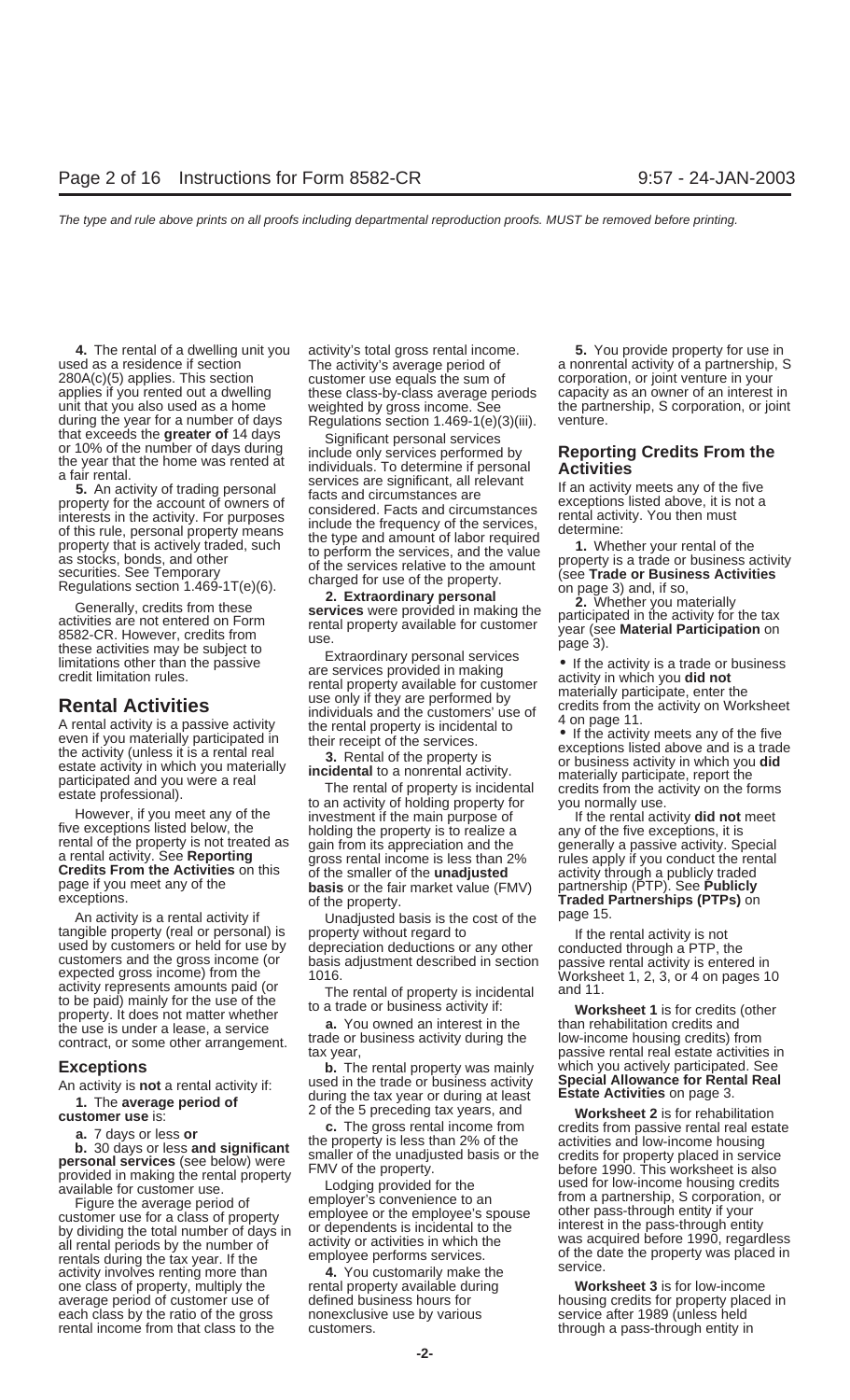which you did not materially **participation is a less stringent**<br>narticipate and passive rental real requirement than material Participate and passive rental real requirement than material<br>estate activities in which you did not<br>estate activities in which you did not<br>rehabilitation credits from passive **Participation** below).<br>rehabilitation credits

estate activity, you may be able to **•** Approving new tenants, **Activities**<br>claim credits from the activity for the • Deciding on rental terms, claim credits from the activity for the beciding on rental terms,<br>tax attributable to a special allowance • Approving capital or repair activity (other than a rental activity or<br>of up to \$25,000, reduced by any expenditure of up to \$25,000, reduced by any expenditures, and an activity treated as incidental to an passive losses, including the • Other similar decisions.<br>
The **maximum special allowance** investment) that:<br>
Maximum **special allow** commercial revitalization deduction, The **maximum special allowance** investment) that:<br>allowed under this exception on **Form** is:

allowed under this exception on Form is:<br>
SES,000 for single individuals and 1. Involves the conduct of a trade<br>
SES, Passive Activity Loss<br>
SES, Passive Activity Loss<br>
imarried individuals filing a joint return<br>
to low-in

the trust as part of the decedent's<br>
estate may actively participate in a life your modified adjusted gross<br> **Trade or business activities**<br>
rental real estate activity. Limited income is more than \$100,000 without materia

rental real estate activity for the tax filing separately), there is no special year the decedent died.

which you acquired your interest year your interest (including your The Mour modified adjusted gross before 1990). Spouse's interest) in the activity was income is \$250,000 or more **Worksheet 4** is for credits from less than 10% (by value) of all (\$125,000 or more if married filing passive trade or business activities in interests in the activity. Active separately), there is no special participation

Special Allowance for Rental decisions or arranging for others to compution in which you acquired your interest<br>Real Estate Activities a significant and bona fide sense. Active Participation. If you actively Management decisions that may **Trade or Business** participated in a passive rental real count as active participation include: count as active participation include:<br>• Approving new tenants,

filing a separate return for the year, gross income (defined in the separate or business activities with and lived with your spouse at any instructions for line 10 on page 10) is **material participation**. If you see the ve

partners may not actively participate (\$50,000 if married filing separately),<br>unless future regulations provide an your special allowance is limited to<br>exception. 50% of the difference between is a passive activity, the ac

adjusted gross income is \$150,000 or participation requirements for the more (\$75,000 or more if married activity through a PTP, special rules<br>rental real estate activity for the tax filing separately), there is no special apply. See **Publicly Traded** allowance. **Partnerships (PTPs)** on page 15.

A qualified revocable trust may<br>
elect to be treated as part of a<br>
decedent's estate for purposes of the<br>
special allowance for active<br>
special allowance for active<br>
activities. The election must be made<br>
activities. The e yulations section 1.645-1.<br>You are not considered to actively \$250,000 (\$125,000 if married filing  $\bullet$  It is not work that an owner would<br>ticipate in a rental real estate separately) and your modified customarily do in th participate in a rental real estate separately) and your modified customarily do in the same type of activity if at any time during the tax adjusted gross income. activity **and**

time during the year.<br>
The during the year.<br>
Only an individual, **a qualifying**<br> **Example the state, or a qualified revocable**<br> **Example that made an election to treat**<br>
that made an election to treat<br>
the trust as part of

rental real estate activity. Limited income is more than \$100,000 **without material participation.** If<br>partners may not actively participate (\$50,000 if married filing separately), you did not materially participate in a A qualifying estate is the estate of \$150,000 (\$75,000 if married filing<br>a decedent for tax years ending less separately) and your modified<br>than 2 years after the date of the adjusted gross income. 8582-CR for each trade o decedent's death if the decedent Generally, if your modified activity in which you did not materially<br>would have satisfied the active adjusted gross income is \$150,000 or participate. However, if you held the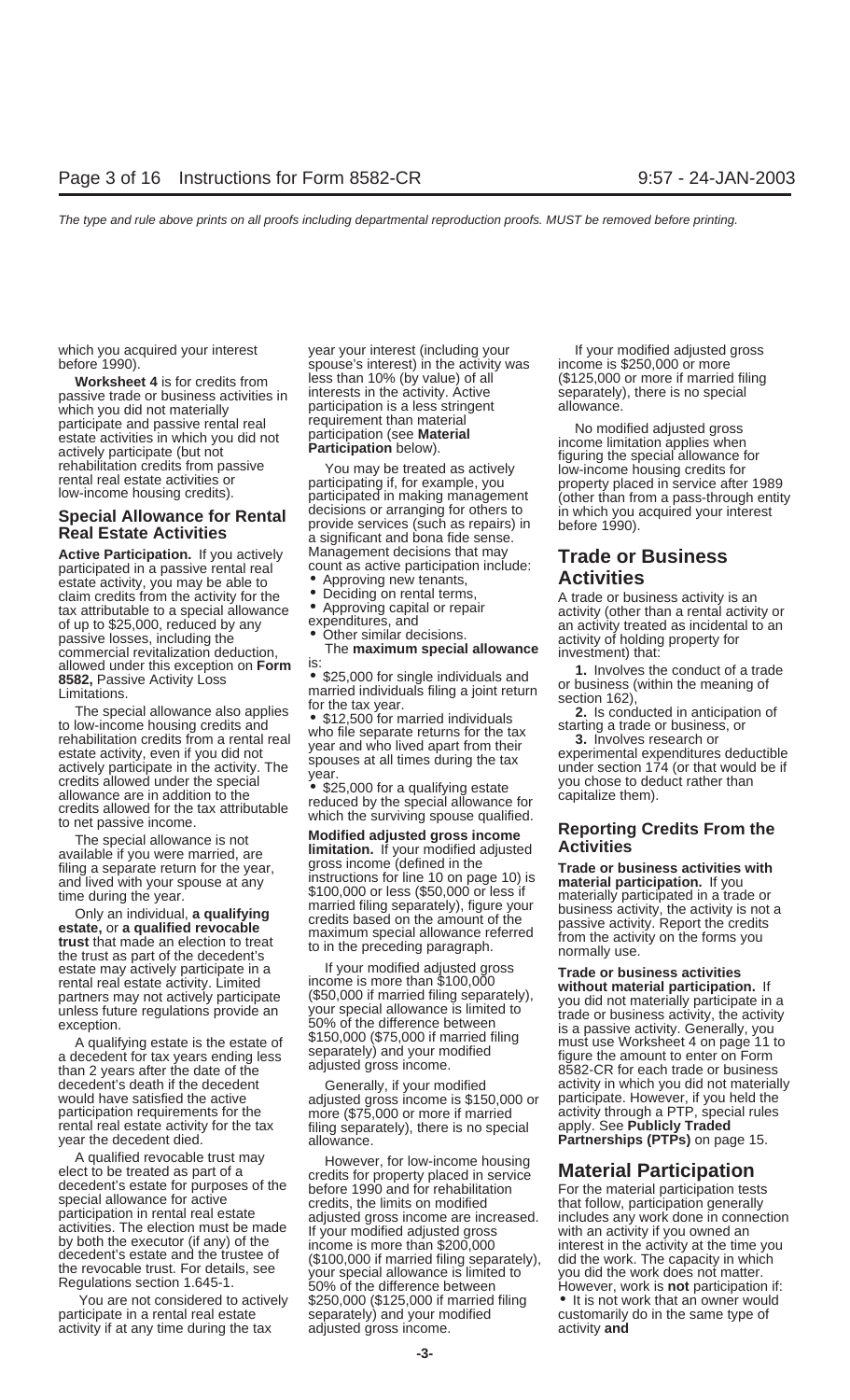• One of your main reasons for doing during the year for more than 500 indirectly owned your limited partner the work was to avoid the hours. Interest hours.

**Proof of participation.** You may 100 hours during the year and in business and rental activities is prove your participation in an activity which you did not materially treated as income or loss from the prove your participation in an activity which you did not materially exacted as income or loss from the by any reasonable means. You do participate under any of the material conduct of a single passive trade or by any reasonable means. You do participate under any of the material conduct of a single passive trade or<br>not have to maintain participation tests (other than this business activity.<br>logs, or similar documents if you can

investor in an activity is not treated as bealth, law, engineering, architecture, **Estates and trusts.** The PAC<br>participation unless you were directly accounting, actuarial science, limitations apply to an estate or trust. management or operations of the other trade or business in which  $1.469-1T(b)(2)$  and (3). The rules for activity. For purposes of this test, capital is not a material work done as an investor includes: income-producing factor. this purpose have not yet been assumed.

**2.** Preparing or compiling substantial basis during the tax year. Generally, one or more trade or summaries or analyses of the  $\frac{1}{2}$  You did not materially participate in business activities or rental activities finan

Test for a spouse. Participation by<br>
your spouse during the tax year in an<br>
activity you own may be counted as<br>
your spouse during the tax year in an<br>
your participation in the activity, even<br>
if your spouse did not own an

**1.** You participated in the activity management services). **1.** You participated in the activity activities.<br> **1.** You participated in the activity **Special rules for limited partners** activities.

tax year, and you participated at least However, for purposes of the activities. For instance, the following as much as any other individual material participation tests, you are groupings may or may not be (including individuals who did not own not treated as a limited partner if you permissible. any interest in the activity) for the also were a general partner in the  $\bullet$  A single activity,

disallowance of losses or credits from A significant participation activity<br>the activity under the passive activity<br>rules.<br>**Proof of participation.** You may 100 hours during the year and in the sine or loss from all trade

involvements, consulting, or in any See Temporary Regulations sections capital is not a material exactivity. For purpose of testermining material participation for income-producing factor

**1.** Studying and reviewing **7.** Based on all the facts and financial statements or reports on circumstances, you participated in the operations of the activity.<br> **activity on a regular, continuous, and Grouping of Activities**<br> **2.** Preparing or compiling substantial basis during the tax year. Generally, one or more trade or

Finances or operations of the activity<br>for your own use the activity under this seventh test,<br>**3.** Monitoring the finances or activity for 100 hours or less during economic unit for the measurement of 3. Monitoring the finances or activity for 100 hours or less during economic unit for the measurement of operations of the activity in a the tax year. Your participation in gain or loss under the passive activity nonmanage

materially participated for the tax year<br>in an activity if you satisfy at least one (regardless of whether the individual ownership,<br>of the following tests.<br>management services). 5. Reliance between or among the

year. partnership at all times during the • A movie theater activity and a<br>4. The activity is a **significant** partnership's tax year ending with or bakery activity, partnership's tax year ending with or bakery activity, **participation activity** for the tax within your tax year (or, if shorter, a explorit A Baltimore activity and a year, and you participated in all during the portion of the partnership's Philadelphia activity, or during the portion of the partnership's Philadelphia activity, or significant participation activities tax year in which you directly or • • Four separate activities.

establish your participation by other<br>establish your participation by other<br>reasonable means. For this purpose,<br>reasonable means include, but are preceding tax years. The activity for any 5 (whether or not<br>example means in

For more than 500 hours.<br>
2. Your participation in the activity<br>
for the tax year was substantially all<br>
of the participation in the activity of all<br>
of the participation in the activity of all<br>
individuals who<br>
individual

- 
- 
- 
- 
-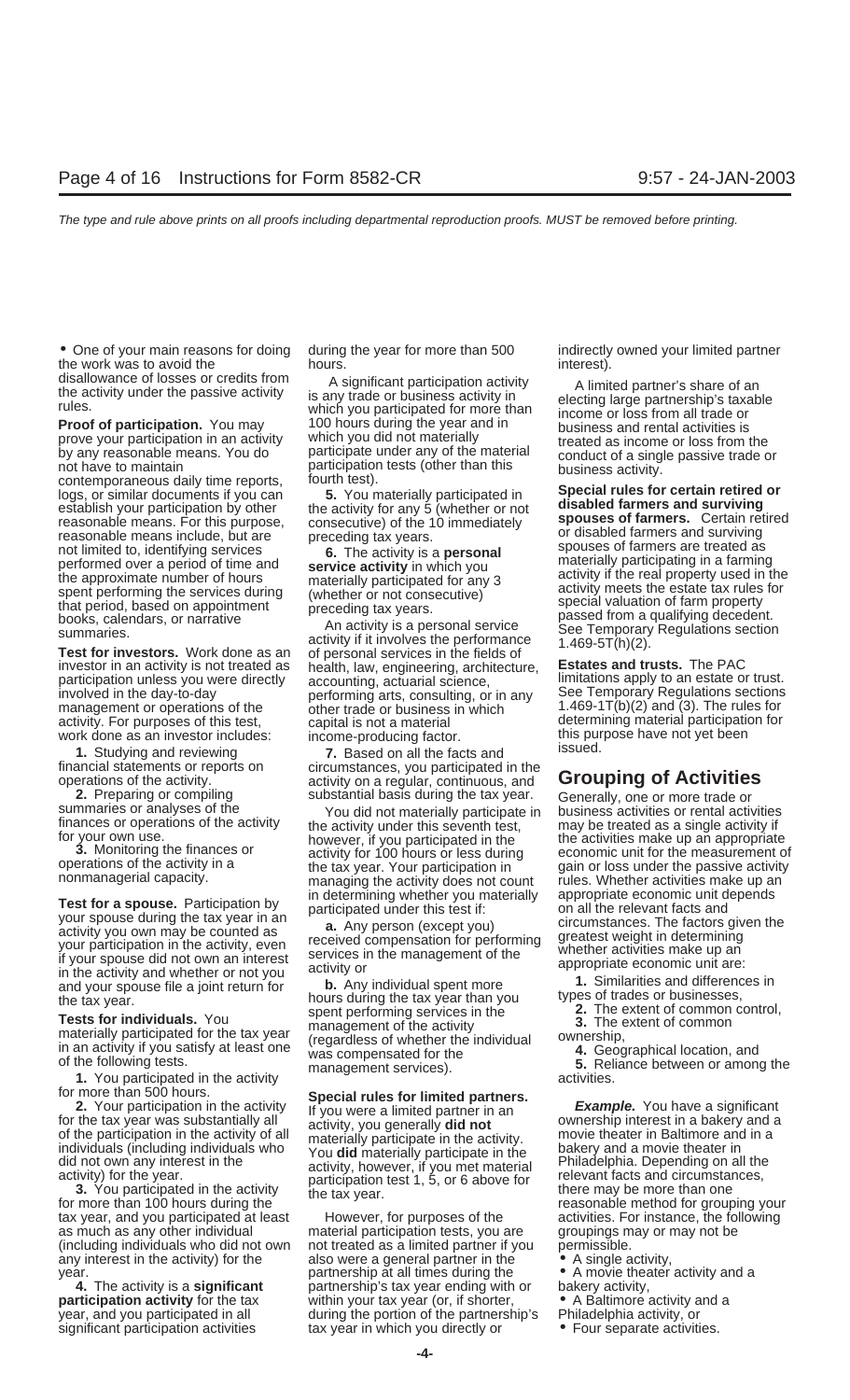under these rules, you must continue property (except personal property You may treat the disposition of using that grouping in later tax years provided in connection with the real substantially all of an activity as a using that grouping in later tax years provided in connection with the real unless a material change in the facts property or vice versa). and circumstances makes it clearly **3.** Any activity with another activity reasonable certainty:

reflect one or more appropriate entrepreneur (as defined in section reflect one or more appropriate to avoid the passive activity<br>to avoid the passive activity<br>limitations.<br>initiations.

**b.** Each owner of the trade or group those activities with:<br>business activity has the same **Each other,** the substitution of the credit property are the rental activity involving the rental  $\bullet$  Activities conducted through other and  $\bullet$  of Form 8582-CR. No basis<br>of property to be used in the trade or partnerships and corporations.<br>business activity may be grouped A p

of real property with an activity.

Once you choose a grouping involving the rental of personal **Partial disposition of an activity.**

inappropriate.<br>The prior year unallowed in a different type of business and in **1.** The prior year unallowed<br>Inses, if any, allocable to the p which you hold an interest as a losses, if any, allocable to the part of limited partner or as a limited the activity disposed of and activities if your grouping fails to limited partner or as a limited the activity disposed of and reflect one or more appropriate entrepreneur (as defined in section **2.** The net income or loss for the economic units and one of the  $464(e)(2)$ , if that other activity vear of disposition allocable to the primary purposes of your grouping is engages in holding, producing, or part of the activity disposed of.<br>to avoid the passive activity disposed of distributing motion picture films or videotapes; farming; leasing section<br>1245 property; or exploring for (or

business activity or vice versa or shareholder may use these rules to passive activity rules. Unallowed **b.** Each owner of the trade or group those activities with: **b.** Each owner of the trade or

most the trade or business activity. The treat as separate activities those passive activity.<br>2. An activity involving the rental activities grouped together by the activities grouped together by the partnership or corporation.

separate activity if you can prove with

Limitation on grouping certain activities. The following activities<br>
activities. The following activities<br>
may not be grouped together.<br>
1. A rental activity with a trade or<br>
business activity with a trade or<br>
being groupe appropriate economic unit and **409.** Once a partnership or any original basis reduction of the extent that the credit insubstantial relative to the trade or insubstantial relative to the trade or has not been allowed under business activity has the same<br>
proportionate ownership interest in  $\bullet$  Activities conducted directly by the carried forward until they are allowed. proportionate ownership interest in activities conducted directly by the carried forward until they are allowed.<br>
To make the election, complete Part<br>
the rental activity involving the rental activity involving the rental business activity may be grouped<br>with the trade or business activity. The trade activities those partial disposition of your interest in a<br>passive activity.

### **Example of How To Complete Form 8582-CR**

In 2002, John Jones purchased an interest as a limited partner in Partnership A. Mr. Jones is married and files a joint return. During 2002, the partnership placed in service a residential rental building that qualified for the low-income housing credit.

Mr. Jones received a Schedule K-1 from the partnership. The low-income housing credit is shown on line 12(a)(1) of Schedule K-1. Mr. Jones' net passive income for 2002 is zero.

### **Schedule K-1:**

|                |    | <b>12a</b> Low-income housing credit:                                                                                                    | 12a(1)                    |                                                          |
|----------------|----|------------------------------------------------------------------------------------------------------------------------------------------|---------------------------|----------------------------------------------------------|
|                |    | (1) From section $42(j)(5)$ partnerships $\ldots$ $\ldots$ $\ldots$<br>(2) Other than on line $12a(1)$                                   | 12a(2)                    | Form 8586, line 5                                        |
| <b>Credits</b> |    | <b>b</b> Qualified rehabilitation expenditures related to rental real estate<br>activities.                                              | VIIII)<br>12 <sub>b</sub> |                                                          |
|                |    | c Credits (other than credits shown on lines 12a and 12b) related<br>to rental real estate activities                                    | ///////<br>12c            | See page 8 of Partner's<br>Instructions for Schedule K-1 |
|                | 13 | d Credits related to other rental activities entitled by the control of the Credits relationship of the Credit<br>Other credits <u>.</u> | 12d<br>13                 | (Form 1065).                                             |
|                |    | For Paperwork Reduction Act Notice, see Instructions for Form 1065.                                                                      | Cat. No. 11394R           | Schedule K-1 (Form 1065) 2002                            |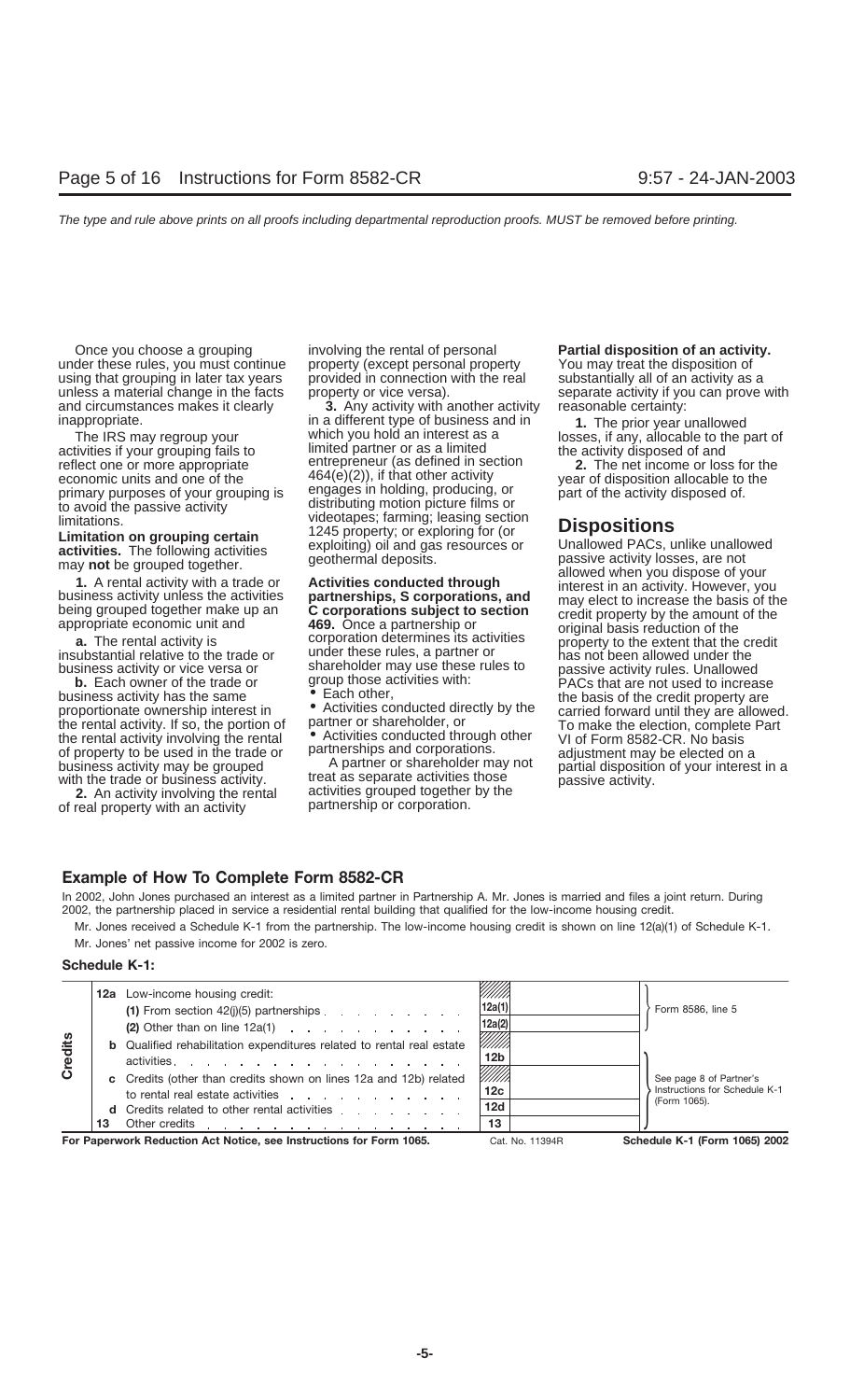**Step 1.** Mr. Jones will need the following forms to report the low-income housing credit:

- **Form 8586,** Low-Income Housing Credit.
- **Form 8582-CR,** Passive Activity Credit Limitations.

Mr. Jones follows the instructions for line 12a of Schedule K-1 and enters the employer identification number (EIN) of the partnership and the \$12,000 low-income housing credit on line 5 of Form 8586, and completes line 6.

|        |                                                        |                                                                                         |                                                                                  |                                                                                                      |                | OMB No. 1545-0984              |  |
|--------|--------------------------------------------------------|-----------------------------------------------------------------------------------------|----------------------------------------------------------------------------------|------------------------------------------------------------------------------------------------------|----------------|--------------------------------|--|
| Form   | 8586<br><b>Low-Income Housing Credit</b>               |                                                                                         |                                                                                  |                                                                                                      |                |                                |  |
|        | Department of the Treasury<br>Internal Revenue Service |                                                                                         | Attach to your tax return.                                                       |                                                                                                      |                | Attachment<br>Sequence No. 36b |  |
|        | Name(s) shown on return                                |                                                                                         |                                                                                  |                                                                                                      |                | <b>Identifying number</b>      |  |
|        | John and Mary Jones                                    |                                                                                         |                                                                                  |                                                                                                      |                | $123 - 00 - 4567$              |  |
| Part I |                                                        | <b>Current Year Credit</b> (see instructions)                                           |                                                                                  |                                                                                                      |                |                                |  |
|        |                                                        | Number of Forms 8609 attached                                                           |                                                                                  |                                                                                                      |                |                                |  |
| 2      |                                                        |                                                                                         |                                                                                  | Eligible basis of buildings (total from attached Schedules A (Form 8609), line 1).                   | $\overline{2}$ |                                |  |
| За     |                                                        |                                                                                         |                                                                                  | Qualified basis of low-income buildings (total from attached Schedules A (Form 8609), line 3)        | 3a             |                                |  |
|        |                                                        |                                                                                         |                                                                                  | Has there been a decrease in the qualified basis of any buildings since the close of the preceding   |                |                                |  |
|        |                                                        |                                                                                         |                                                                                  | tax year? $\Box$ Yes $\Box$ No If "Yes," enter the building identification numbers (BINs) of the     |                |                                |  |
|        |                                                        |                                                                                         | buildings that had a decreased basis. If you need more space, attach a schedule. |                                                                                                      |                |                                |  |
|        | (i)                                                    |                                                                                         |                                                                                  |                                                                                                      |                |                                |  |
| 4      |                                                        |                                                                                         | Current year credit from attached Schedules A (Form 8609) (see instructions)     |                                                                                                      |                |                                |  |
| 5      |                                                        |                                                                                         |                                                                                  | Low-income housing credits from pass-through entities (if more than one entity, see instructions):   |                |                                |  |
|        | If you are a-                                          | Then enter the total of the current year credits from-                                  |                                                                                  |                                                                                                      |                |                                |  |
|        | a Shareholder                                          | Schedule K-1 (Form 1120S), lines 12b(1) and (2)                                         |                                                                                  |                                                                                                      |                |                                |  |
|        | <b>b</b> Partner                                       | Schedule K-1 (Form 1065), lines 12a(1) and (2), or<br>Schedule K-1 (Form 1065-B), box 8 |                                                                                  | $-5566650$<br>10                                                                                     | 5              | 12,000                         |  |
|        | c Beneficiary                                          | Schedule K-1 (Form 1041), line 14                                                       |                                                                                  | EIN of pass-through entity                                                                           |                |                                |  |
| 6      |                                                        |                                                                                         |                                                                                  | Add lines 4 and 5. See instructions to find out if you complete lines 7 through 18 or file Form 3800 | 6              | 12,000                         |  |
|        |                                                        |                                                                                         | <b>Current year credit or passive activity credit</b> (see instructions)         |                                                                                                      |                |                                |  |

**Step 2.** Line 7 of Form 8586 asks for the passive activity credit for 2002. The amount is figured on Form 8582-CR and the worksheets.

Worksheet 3 of Form 8582-CR is used for post-1989 low-income housing credits.

### **Worksheet 3 for Lines 3a and 3b**

(keep for your records)

| ************ * *** ****** *** *** **<br>INCOP IOI YOUI ICCOIGOI          |                                                      |                    |                                               |                           |  |
|--------------------------------------------------------------------------|------------------------------------------------------|--------------------|-----------------------------------------------|---------------------------|--|
| <b>Name of Activity</b>                                                  | <b>Current Year</b><br><b>Credits</b><br><b>From</b> |                    | <b>Prior Year</b><br><b>Unallowed Credits</b> | <b>Total Credits</b>      |  |
|                                                                          | <b>Form</b>                                          | (a) Credit line 3a | (b) Credit line 3b                            | (c) Add cols. (a) and (b) |  |
| Partnership A                                                            | 8586                                                 | 12,000             |                                               |                           |  |
|                                                                          |                                                      |                    |                                               |                           |  |
|                                                                          |                                                      |                    |                                               |                           |  |
|                                                                          |                                                      |                    |                                               |                           |  |
|                                                                          |                                                      |                    |                                               |                           |  |
| <b>Total.</b> Enter on lines 3a and 3b of Form 8582-CR.<br>$\rightarrow$ |                                                      | 12,000             |                                               |                           |  |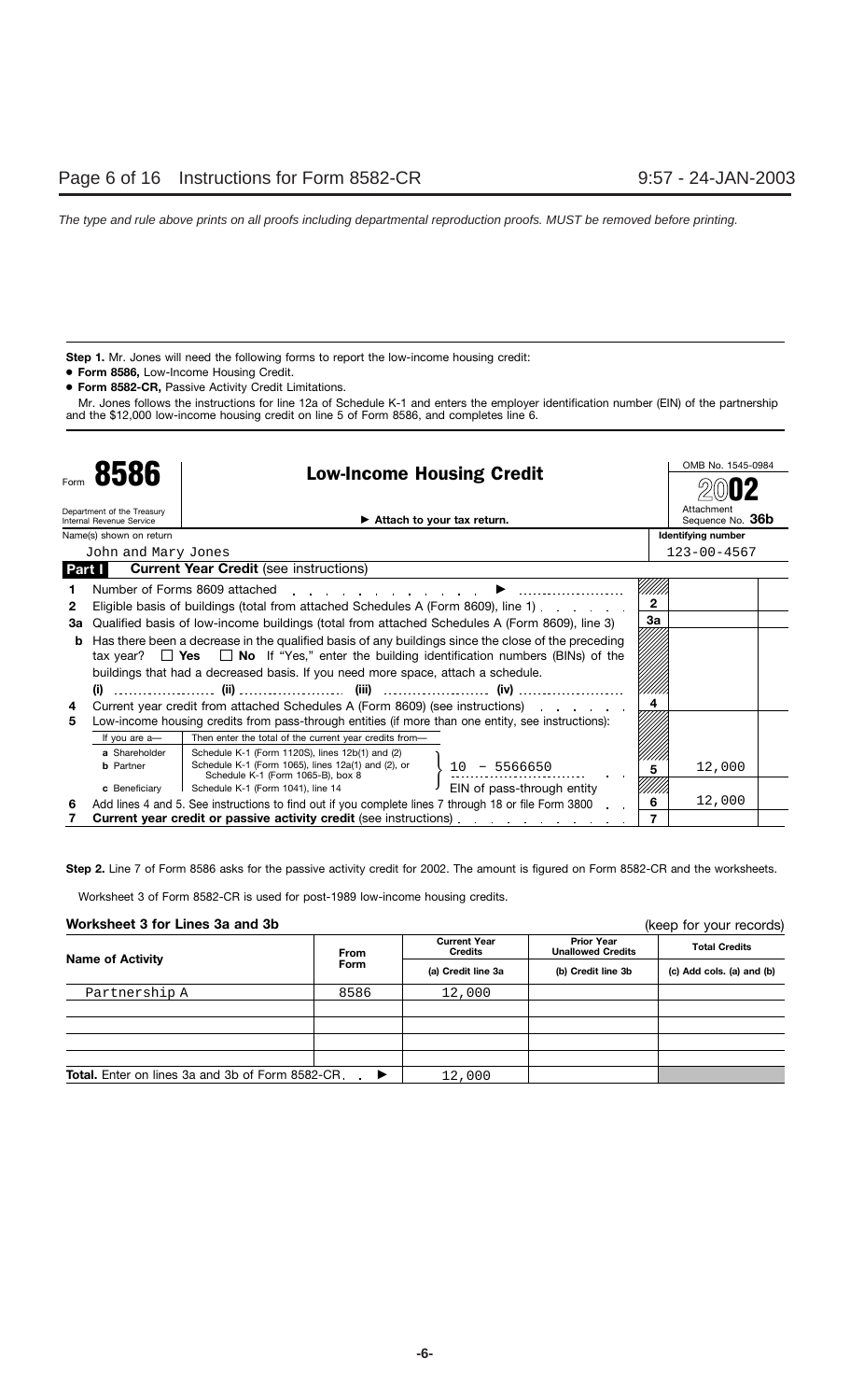Mr. Jones follows the instructions for Worksheet 3 and enters the total credits from column (a) of that worksheet on line 3a of Form 8582-CR. He enters the total credits on line 3c and completes lines 5 through 7 of the form. Mr. Jones can skip Parts II and III and go to Part IV because the only credit he has is from a post-1989 low-income housing rental real estate activity. He must also complete the computation for line 35 in the instructions to get the amount to enter on line 35 of the form.

| 8582-CR<br>Form                                        | <b>Passive Activity Credit Limitations</b>                                                                                                                                                 |                    |                | OMB No. 1545-1034             |
|--------------------------------------------------------|--------------------------------------------------------------------------------------------------------------------------------------------------------------------------------------------|--------------------|----------------|-------------------------------|
|                                                        |                                                                                                                                                                                            |                    |                |                               |
| Department of the Treasury<br>Internal Revenue Service | $\triangleright$ See separate instructions.<br>$\triangleright$ Attach to Form 1040 or 1041.                                                                                               |                    |                | Attachment<br>Sequence No. 89 |
| Name(s) shown on return                                |                                                                                                                                                                                            |                    |                | Identifying number            |
| John and Mary Jones                                    |                                                                                                                                                                                            |                    |                | $123 - 00 - 4567$             |
|                                                        | <b>Part 1</b> 2002 Passive Activity Credits<br>Caution: If you have credits from a publicly traded partnership, see Publicly Traded Partnerships (PTPs) on page 15<br>of the instructions. |                    |                |                               |
|                                                        | Credits From Rental Real Estate Activities With Active Participation (Other Than Rehabilitation<br>Credits and Low-Income Housing Credits) (See Lines 1a through 1c on page 9.)            |                    |                |                               |
|                                                        | 1a Credits from Worksheet 1, column (a)                                                                                                                                                    | 1a                 |                |                               |
|                                                        | <b>b</b> Prior year unallowed credits from Worksheet 1, column (b) $\ldots$ $\qquad$ $\boxed{\text{1b}}$                                                                                   |                    |                |                               |
|                                                        |                                                                                                                                                                                            |                    |                | 1c                            |
| (See Lines 2a through 2c on page 9.)                   | 2a Credits from Worksheet 2, column (a)<br><b>b</b> Prior year unallowed credits from Worksheet 2, column (b) $\ldots$ $\boxed{2b}$                                                        | 2a                 |                |                               |
|                                                        |                                                                                                                                                                                            |                    | 2c             |                               |
| 3c on page 9.)                                         | Low-Income Housing Credits for Property Placed in Service After 1989 (See Lines 3a through                                                                                                 |                    |                |                               |
|                                                        | 3a Credits from Worksheet 3, column (a)<br><b>b</b> Prior year unallowed credits from Worksheet 3, column (b)                                                                              | 12,000<br>3a<br>3b |                | 12,000<br>Зc                  |
|                                                        | All Other Passive Activity Credits (See Lines 4a through 4c on page 9.)                                                                                                                    |                    |                |                               |
|                                                        | 4a Credits from Worksheet 4, column (a)<br><b>b</b> Prior year unallowed credits from Worksheet 4, column (b) $\ldots$ $\begin{array}{ccc} 4b & 4b \end{array}$                            | 4a l               | 4c             |                               |
| 5                                                      |                                                                                                                                                                                            |                    | 5              | 12,000                        |
| 6                                                      | Enter the tax attributable to net passive income (see page 9)                                                                                                                              |                    | 6              | $-0-$                         |
| 7                                                      | Subtract line 6 from line 5. If line 6 is more than or equal to line 5, enter -0- and see page 10                                                                                          |                    | $\overline{7}$ | 12,000                        |
|                                                        | Note: If your filing status is married filing separately and you lived with your spouse at any time<br>during the year, do not complete Part II, III, or IV. Instead, go to line 37.       |                    |                |                               |

**Special Allowance for Low-Income Housing Credits for Property Placed in Service After 1989 Note:** *Complete this part only if you have an amount on line 3c. Otherwise, go to Part V.* **Part IV**

| 31 If you completed Part III, enter the amount from line 19. Otherwise, subtract line 16 from line 7 | 31 | 12,000 |  |
|------------------------------------------------------------------------------------------------------|----|--------|--|
|                                                                                                      | 32 | $-0-$  |  |
| 33 Subtract line 32 from line 31. If zero, enter -0- here and on line 36                             | 33 | 12,000 |  |
| 34 Enter the smaller of line 3c or line 33 and the state of the state of the state of the smaller    | 34 | 12,000 |  |
| 35 Tax attributable to the remaining special allowance (see page 12)                                 | 35 | 8,750  |  |
|                                                                                                      |    |        |  |
|                                                                                                      | 36 | 8,750  |  |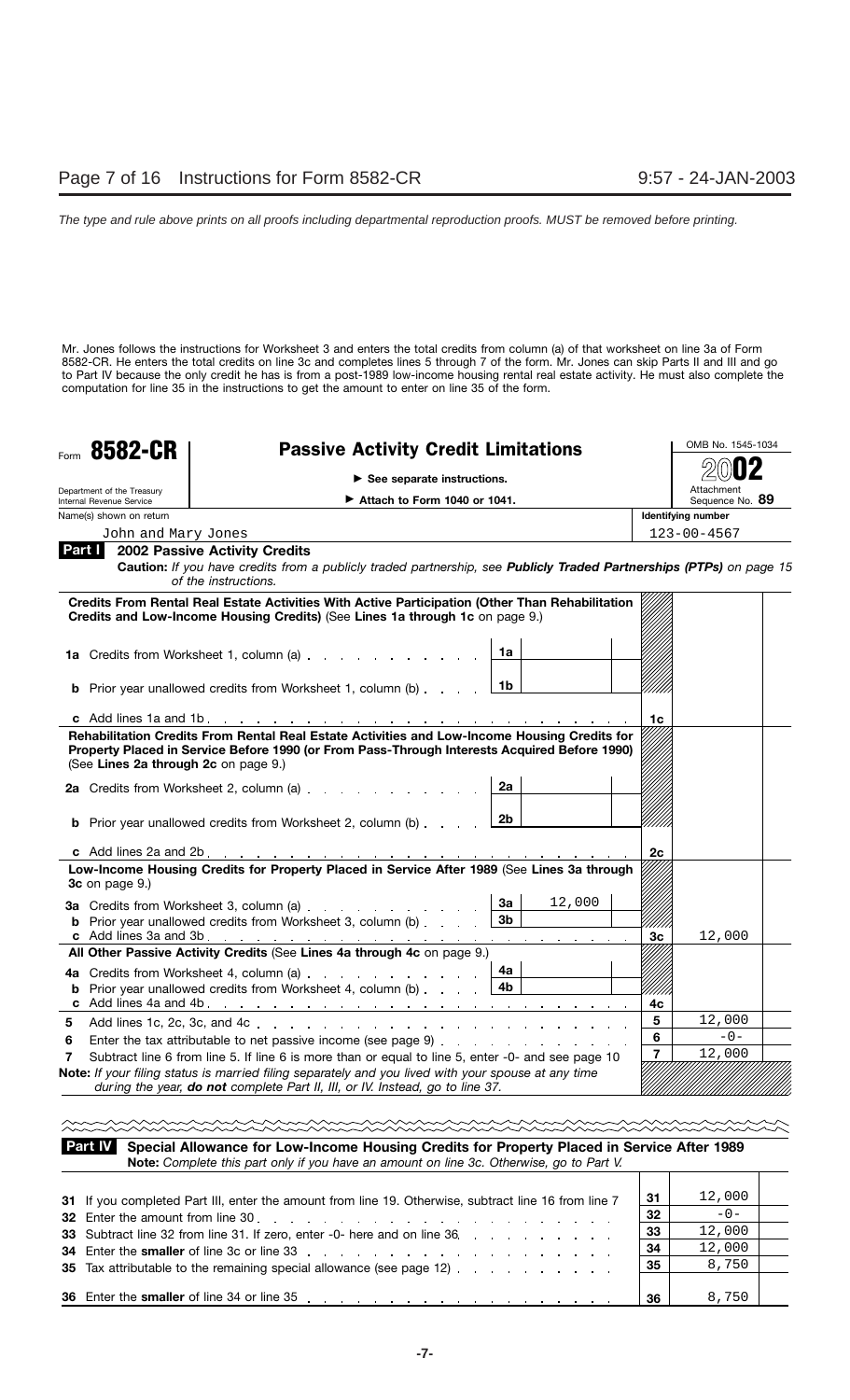### **Line 35 computation:**

**Line 35.** Figure the tax attributable to the remaining special allowance as follows: **A.** Taxable income 305,000 Tax on line A. Use the Tax Table, Tax Rate Schedules, the Capital Gain Tax Worksheet, or Schedule D (Form 1040) (or Schedule **B.** 88,563 D (Form 1041)), whichever applies extended by the contract of the contract of the contract of the contract of the contract of the contract of the contract of the contract of the contract of the contract of the contract of **Contract Contract C.** Enter \$25,000 (\$12,500 if married filing separate return and you and your spouse lived apart at  $\frac{25,000}{25,000}$  ( $\frac{1}{2}$ ,  $\frac{1}{200}$  in malled lilling separate return and you and you spouse lived apart at  $\frac{25,000}{25}$ **D.** Enter amount, if any, from line 10 of Form 8582 -0- **E.** Enter amount, if any, from line 14 of Form 8582 . . . . . . . . . . . . . . . . . .  $\frac{-0-1}{2}$ 25,000 **F.** Subtract lines D and E from line C 280,000 **G.** Subtract line F from line A **H.** Tax on line G. Use the Tax Table, Tax Rate Schedules, the Capital Gain Tax Worksheet, or Schedule D (Form 1040) (or Schedule Tax official Cose the Tax Table, Tax Table Schedules, the Capital Calif Tax Worksheet, or Schedule D (1 0111 1040) (Or Schedule 2 (1 011 1040) (Or Schedule 2 (1 011 1040) (Or Schedule 2 (1 011 1040) (Or Schedule 2 (1 011 1 8,750 **I.** Subtract line H from line B **J.** Add lines 16 and 30 of Form 8582-CR and enter the total -0- K. Tax attributable to the remaining special allowance. Subtract line J from line I. Enter the result on line 35 of Form 8582-CR <u>8,750</u>

**Note:** *When using taxable income in the above computation, it is not necessary to refigure items that are based on a percentage of adjusted gross income.*

Mr. Jones completes Part V of Form 8582-CR:

### **Passive Activity Credit Allowed Part V**

| 37 Passive Activity Credit Allowed. Add lines 6, 16, 30, and 36. See page 12 to find out how to    |    |       |  |
|----------------------------------------------------------------------------------------------------|----|-------|--|
| report the allowed credit on your tax return and how to allocate allowed and unallowed credits if  |    |       |  |
| you have more than one credit or credits from more than one activity. If you have any credits from |    |       |  |
| a publicly traded partnership, see <b>Publicly Traded Partnerships (PTPs)</b> on page 15           | 37 | 8.750 |  |

**Step 3.** After completing Form 8582-CR, Mr. Jones determines his allowed and unallowed credit. Because he has only one type of credit from a single passive activity, his allowed low-income housing credit for 2002 is the amount on line 37, or \$8,750. His unallowed credit of \$3,250 is determined by subtracting the allowed credit on line 37 from the total credit on line 5 (\$12,000 – \$8,750).

Step 4. Mr. Jones enters the allowed passive activity credit of \$8,750 on line 7 of Form 8586 and completes Part II of that form according to the instructions for Form 8586. The unallowed credit of \$3,250 is carried forward and used to figure the passive activity credit allowed for 2003.

|              |                                                               | <b>Low-Income Housing Credit</b>                                                                     |                                       |                | OMB No. 1545-0984              |  |
|--------------|---------------------------------------------------------------|------------------------------------------------------------------------------------------------------|---------------------------------------|----------------|--------------------------------|--|
|              | 8586                                                          |                                                                                                      |                                       |                |                                |  |
|              | Department of the Treasury<br><b>Internal Revenue Service</b> | $\blacktriangleright$ Attach to your tax return.                                                     |                                       |                | Attachment<br>Sequence No. 36b |  |
|              | Name(s) shown on return                                       |                                                                                                      |                                       |                | Identifying number             |  |
|              | John and Mary Jones                                           |                                                                                                      |                                       |                | $123 - 00 - 4567$              |  |
|              | <b>Part I</b>                                                 | <b>Current Year Credit (see instructions)</b>                                                        |                                       |                |                                |  |
|              |                                                               | Number of Forms 8609 attached                                                                        |                                       |                |                                |  |
| $\mathbf{2}$ |                                                               | Eligible basis of buildings (total from attached Schedules A (Form 8609), line 1)                    |                                       | $\overline{2}$ |                                |  |
| За           |                                                               | Qualified basis of low-income buildings (total from attached Schedules A (Form 8609), line 3)        |                                       | За             |                                |  |
| b            |                                                               | Has there been a decrease in the qualified basis of any buildings since the close of the preceding   |                                       |                |                                |  |
|              |                                                               | tax year? $\Box$ Yes $\Box$ No If "Yes," enter the building identification numbers (BINs) of the     |                                       |                |                                |  |
|              |                                                               | buildings that had a decreased basis. If you need more space, attach a schedule.                     |                                       |                |                                |  |
|              |                                                               |                                                                                                      |                                       |                |                                |  |
| 4            |                                                               | Current year credit from attached Schedules A (Form 8609) (see instructions)                         |                                       | 4              |                                |  |
| 5            |                                                               | Low-income housing credits from pass-through entities (if more than one entity, see instructions):   |                                       |                |                                |  |
|              | If you are a-                                                 | Then enter the total of the current year credits from-                                               |                                       |                |                                |  |
|              | a Shareholder                                                 | Schedule K-1 (Form 1120S), lines 12b(1) and (2)                                                      |                                       |                |                                |  |
|              | <b>b</b> Partner                                              | Schedule K-1 (Form 1065), lines 12a(1) and (2), or                                                   | $-5566650$<br>10                      | 5              | 12,000                         |  |
|              |                                                               | Schedule K-1 (Form 1065-B), box 8                                                                    |                                       |                |                                |  |
|              | c Beneficiary                                                 | Schedule K-1 (Form 1041), line 14                                                                    | EIN of pass-through entity            |                | 12,000                         |  |
| 6            |                                                               | Add lines 4 and 5. See instructions to find out if you complete lines 7 through 18 or file Form 3800 |                                       | 6              |                                |  |
|              |                                                               | Current year credit or passive activity credit (see instructions).                                   | and the company of the company of the |                | 8,750                          |  |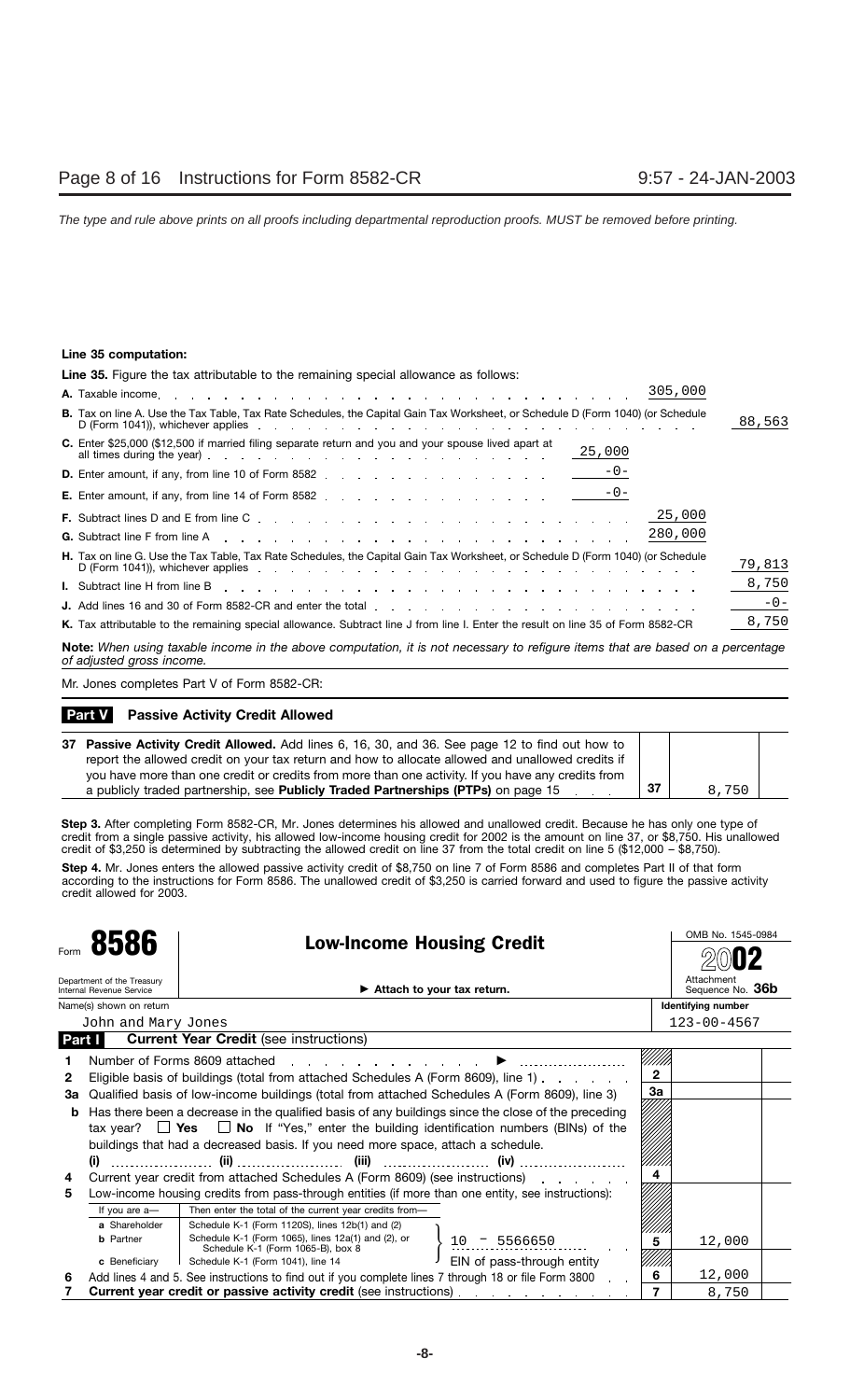and make a separate entry for the **Activity Credits**<br>
Very discussion of Use Part I to combine your credits **Include the credits in**<br>
Worksheet 4, but not in

Form 8586, Low-Income Housing<br>
Credit. If you are not required to file<br>
Form 3800, enter the portion of the Theory of The Trum and Trum and Trum and<br>
Form 3800, enter the portion of the Trum and Trum and Trum and Trum and

**Form 8834, Qualified Electric** and passive income if line 4 of Form (including limited partners)<br> **Vehicle Credit** Enter the credits and 8582 shows income See the qualifying estates who had **Vehicle Credit.** Enter the credits and 8582 shows income. See the finallying estates who had **Vehicle Credits** from<br>from line 11 of Form 8834 in column instructions for line 6 of Form and low-income housing credits from from line 11 of Form 8834 in column instructions for line 6 of Form low-income housing credits from (a) of Worksheet 1 or 4. If the credits 8582-CR on this page for other separate the credits by activity before<br>making entries in the worksheet 2. If<br>making entries in the worksheet 2. If

**Business Employee Credit.** Enter **Rental Real Estate Activities** on **the must include on lines 4a through 4** the credits from passive activities that in column (a) of Worksheet 1 or 4. If activity, separate the credits by **Worksheet 4, but not in all** passive activities in Worksheet 4.<br>activity before making entries in the **caution** Worksheet 1, if you are Use Worksheet 4 to figure the activity before making entries in the worksheet. making connect them are married filing a separate return and amounts to enter on lines 4a and 4b.

from a nonconventional source and<br>enter the credit in column (a) of **Note:** You may take credits that

To figure this year's PAC, you must **Lines 2a through 2c.** Individuals and passive activity loss, enter zero take into account any credits from (including limited partners) and on line 6 and go on to line 7. take into account any credits from

Worksheet 4. Use Part I to combine your credits Worksheet 4, but not in the second of the component of the compo<br>**Form 8586, Low-Income Housing** by the a PAC for 2002.

From line 6 of Form 8586 in column to net passive income, you have a<br>
(a) of Worksheet 2 or 3. PAC for 2002. Generally, you have **Lines 3a through 3c.** Individuals<br> **Eorm 8834 Qualified Electric** net passive income if line

Supervisor of viewing entries in the worksheet.<br> **Example the set of viewing entries in the worksheet.**<br> **Example the set of the set of the set of the set of the set of the set of the set of the set of the set of the set o** 

**Nonconventional source fuel** lived with your spouse at any time<br>**credit**. Figure your credit from during the year, even if you actively

enter the credit in column (a) of **Note:** You may take credits that passive income, you must figure the Worksheet 4. arose in a prior tax year (other than tax on the net passive income. If you<br>
See section 29 for more low-income housing and rehabilitation have an overall loss on an entire See section 29 for more low-income housing and rehabilitation have an overall loss on an entirely<br>See section 29 for more credit for fuel credits) under the special allowance disposition of your interest in a Gee section 25 for more<br>information on the credit for fuel and only if you actively participated in the produced from a nonconventional<br>source.<br>Source. The special and this year. If you did not to the extent of the loss (b

passive activities disallowed for prior qualifying estates who had<br> **Specific Instructions** years and carried forward to this year. rehabilitation credits from rental real<br>
estate activities or low-income **Current Year Credits**<br>
Convert any current year qualified<br>
Experiment of the state activities or low-income<br>
Convert any current year qualified<br>
expenditures into credits before<br>
beginning Worksheet 1, 2, 3, or 4. 37 of y **Form 3800, General Business** line 5 of your 2001 Form 8582-CR from the amounts to enter on lines 2a and **Form 3800, General Business** line 5 of your 2001 Form 8582-CR. **2**b. **Credit.** Enter the credits from line 3 continu

Credit. Enter the credits from line 3<br>
Worksheet 1, 2, 3, or 4. If the credits are the amounts<br>
Worksheet 1, 2, 3, or 4. If the credits<br>
are from more than one activity or are<br>
of more than one per separate the<br>
credits by

**ENTION** Worksheet 2 or 3, if you are

(a) of Worksheet 1 or 4. If the credits absequence than one activity, the credits details.<br>are from more than one activity, details. property placed in service after 1989 are from more than one activity, details.<br>separate

**Form 8884, New York Liberty Zone** See Special Allowance for **Lines 4a through 4c.** Individuals<br>**Business Employee Credit.** Enter Rental Real Estate Activities on must include on lines 4a through 4c the credits from line 5 of Form 8884 page 3. credits from passive activities that the credits from passive activities that the column (a) of Worksheet 1 or 4 If the credits are from more than one Include the credits in or 3. Trusts must include credits from activity, separate the credits by Worksheet 4, but not in all passive activities in Worksheet 4.

**credit.** Figure your credit from during the year, even if you actively **Line 6.** If line 4 of Form 8582 shows nessive activities for fuel produced participated. passive activities for fuel produced participated. The method of the income or you did not complete<br>The participate of the participated participated. The method of the method of the form 8582 because you had net **Prior Year Unallowed** actively participate for both years, below zero) and use only the<br> **Credits** but not in Worksheet 1. Credits on page 10. If you had a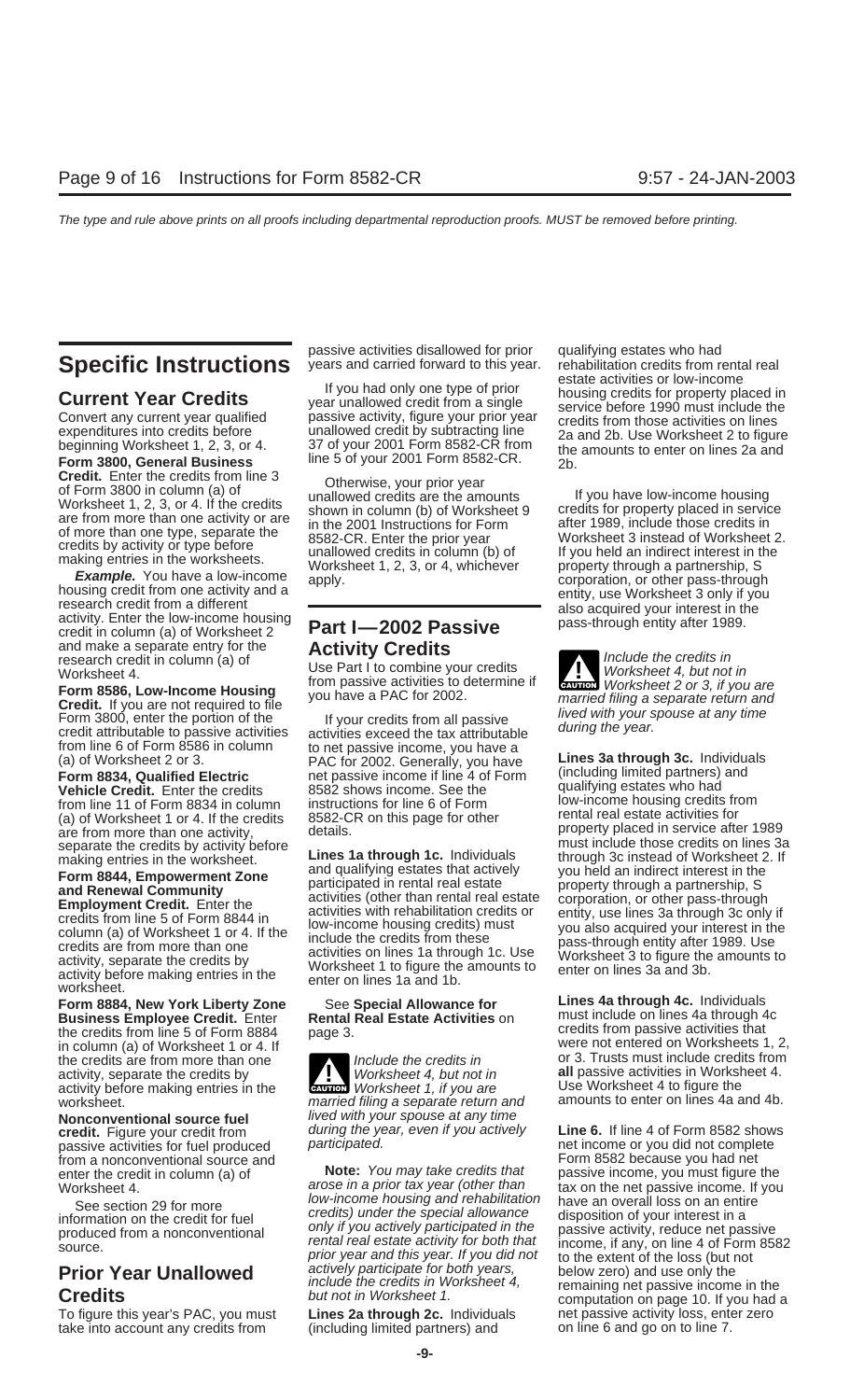- 
- 
- 
- **D.** Tax on line C. Use the Tax Table,<br>
Tax Morksheet, or Schedule D<br>
Gain Tax Worksheet, or Schedule D<br>
(Form 1040) (or Schedule D<br>
(Form 1040) (or Schedule D<br>
(Form 1040) (or Schedule D<br>
(Form 1040) (or Schedule D<br>
(Form
- 

**Note:** When using taxable income in complete Part II. **Activities That Are Not Passive**<br>the above computation, it is not and the Part II to figure the credit **Activities** on page 1); the above computation, it is not Use Part II to figure the credit **Activities** on page 1);<br>
necessary to refigure items that are allowed if you have any credits from **•** Any overall loss from a PTP;

Line 7. If line 7 is zero because the rehabilitation credits and low-income benefits;<br>
In the net passive income on line bousing credits). See **Rental e** The deduction allowed under<br>
6 is greater than your credits from **Ac** 6 is greater than your credits from

# Tax Rate Schedules, the Capital **allowance. They must enter zero on**<br>
Gain Tax Worksheet, or Schedule D<br>
(Form 1040) (or Schedule D (Form **Part II—Special line 16** and go to line 17. **(Form 1040) (or Schedule D (Form 2011)**  $\frac{1041)}{1041}$ , whichever applies  $\frac{1}{2}$ . The set of the set of the set of the set of the set of the set of the set of the set of the set of the set of the set of the set of the set of the set of the set of the set o

Subtract line D from line B and<br>enter the result on line 6 of Form<br>8582-CR<br>8582-CR CAUTION during the year are **not** eligible to professionals (defined under complete Part II.

allowed if you have any credits from  $\bullet$  Any overall loss from a PTP;<br>rental real estate activities in which  $\bullet$  The taxable amount of social based on a percentage of adjusted rental real estate activities in which *gross income.*<br>
you actively participated (other than

passive activities on line 5, all your **Line 9.** Married persons filing and certain other qualified retirement credits from passive activities are separate returns who lived apart from plans;

Figure the tax on net passive allowed. In this case, enter the their spouses at all times during the income as follows. amount from line 5 on line 37 and year must enter \$75,000 on line 9<br>report the credits on the forms instead of \$150,000. Married persons **A.** Taxable income norms including net passive including net passive normally used. Do not complete filing separate returns who lived with income including net passive Worksheets 5 through 9. income ........... Worksheets 5 through 9. their spouses at any time during the **B.** Tax on line A. Use the Tax Table,  $\overline{a}$  and  $\overline{b}$  are  $\overline{b}$  and  $\overline{b}$  are  $\overline{b}$  and  $\overline{b}$  and  $\overline{b}$  are **not** eligible for the special  $\overline{b}$  and  $\overline{b}$  and  $\overline{b}$  and  $\overline{b}$  and  $\overline{b}$ 

you actively participated (other than security and tier 1 railroad retirement rehabilitation credits and low-income benefits;

Lines 1a and 1b. Use Worksheet 1 to figure the amounts to enter on lines 1a and 1b. Use line 1a for credits from rental real estate activities with active participation for the current year and line 1b for prior year unallowed credits from rental real estate activities with active participation in both the prior year in which the credit arose and the current year. See **Special Allowance for Rental Real Estate Activities** on page 3 for a definition of active participation.

After you complete the worksheet below, enter the totals of columns (a) and (b) on the corresponding lines of Form 8582-CR and then complete line 1c.

**Note:** *Rehabilitation credits from rental real estate activities and low-income housing credits must be entered in Worksheet 2 or 3, whichever applies, even if you actively participated in the activity.*

| Worksheet 1 for Lines 1a and 1b                  |             | (keep for your records)               |                                               |                           |  |
|--------------------------------------------------|-------------|---------------------------------------|-----------------------------------------------|---------------------------|--|
| <b>Name of Activity</b>                          | <b>From</b> | <b>Current Year</b><br><b>Credits</b> | <b>Prior Year</b><br><b>Unallowed Credits</b> | <b>Total Credits</b>      |  |
|                                                  | <b>Form</b> | (a) Credit line 1a                    | (b) Credit line 1b                            | (c) Add cols. (a) and (b) |  |
|                                                  |             |                                       |                                               |                           |  |
|                                                  |             |                                       |                                               |                           |  |
|                                                  |             |                                       |                                               |                           |  |
|                                                  |             |                                       |                                               |                           |  |
|                                                  |             |                                       |                                               |                           |  |
| Totals. Enter on lines 1a and 1b of Form 8582-CR |             |                                       |                                               |                           |  |

Lines 2a and 2b. Use Worksheet 2 to figure the amounts to enter on lines 2a and 2b. Use line 2a for rehabilitation credits and low-income housing credits from rental real estate activities for the current year and line 2b for prior year unallowed credits from those activities. However, use Worksheet 3 instead of Worksheet 2 if you have any low-income housing credits for property placed in service after 1989. If you held an indirect interest in the property through a partnership, S corporation, or other pass-through entity, use Worksheet 3 only if you also acquired your interest in the pass-through entity after 1989. Use this worksheet if you do not meet both requirements.

After you complete the worksheet below, enter the totals of columns (a) and (b) on the corresponding lines of Form 8582-CR and then complete line 2c.

### **Worksheet 2 for Lines 2a and 2b (keep for your records) Worksheet 2 for Lines 2a and 2b**

| <b>Name of Activity</b>                                 | <b>Current Year</b><br><b>Credits</b><br><b>From</b> |                    | <b>Prior Year</b><br><b>Unallowed Credits</b> | <b>Total Credits</b>      |  |
|---------------------------------------------------------|------------------------------------------------------|--------------------|-----------------------------------------------|---------------------------|--|
|                                                         | <b>Form</b>                                          | (a) Credit line 2a | (b) Credit line 2b                            | (c) Add cols. (a) and (b) |  |
|                                                         |                                                      |                    |                                               |                           |  |
|                                                         |                                                      |                    |                                               |                           |  |
|                                                         |                                                      |                    |                                               |                           |  |
|                                                         |                                                      |                    |                                               |                           |  |
|                                                         |                                                      |                    |                                               |                           |  |
| <b>Totals.</b> Enter on lines 2a and 2b of Form 8582-CR |                                                      |                    |                                               |                           |  |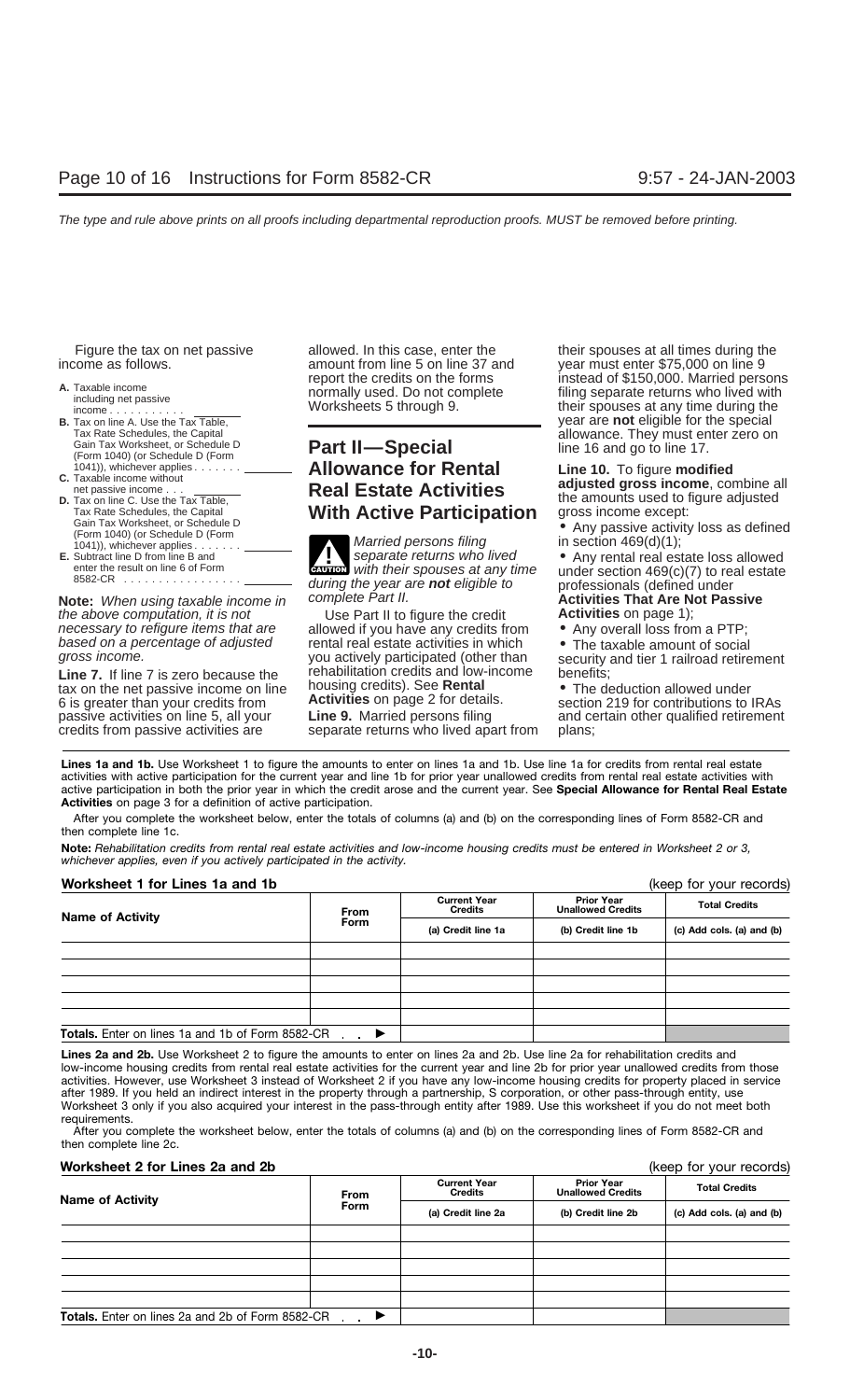allocable to portfolio income. Also passive income.<br>include any income that is treated as **Line 12.** Do not enter more than **18 of Form**  $8582-CR$  .............. include any income that is treated as **Line 12.** Do not enter more than nonpassive income, such as overall  $$12,500$  on line 12 if you are married Pub. 925 or Temporary Regulations are **not** eligible for the special section 1.469-2T(f) and Regulations allowance. They must enter zero on section 1.469-2(f). Inc 16 and go to line 17.

• The deduction allowed under **When figuring modified adjusted Line 15.** Figure the tax attributable to section 164(f) for one-half of **come system** any overall loss from the amount on line 14 as follows. section 164(f) for one-half of gross income, any overall loss from self-employment taxes; some the amount on line the amount of an interest in Self-employment taxes;<br>
■ The exclusion from income of an entire disposition of an interest in<br>
interest from series EE and I U.S. account as a nonpassive loss if you are allowed by the Tax Rate Schedules, the Capital Interest from series EE and I U.S. account as a nonpassive loss if you Tax Rate Schedules, the Capital<br>Savings bonds used to pay higher do not have any net passive income Gain Tax Worksheet, or Schedule D<br>education expense education expenses; education expenses; after combining net income and (Form 1040) (or Schedule D<br>• The exclusion of amounts received losses from all other passive activities (1041)), whichever applies. • The exclusion of amounts received losses from all other passive activities<br>
under an employer's adoption (that is, line 4 of Form 8582 is a loss above the above the above the susistance program;<br>
The student loan interes • The student loan interest income when you combine the net of Form 8582-CR ......<br>deduction; or deduction; or • The tuition and fees deduction. passive activities, the overall loss<br>Include in modified adjusted gross from the disposition is taken into Gain Tax Rate Schedules, the Capital<br>Include in modified adjusted gross from the Include in modified adjusted gross from the disposition is taken into Gain Tax Worksheet, or Schedule I<br>Come any portfolio income and Gaccount as a nonpassive loss only to (Form 1040) (or Schedule D (Form income any portfolio income and account as a nonpassive loss only to (Form 1040) (or Schedule D expenses that are clearly and directly the extent that it exceeds that net (1041)), whichever applies expenses that are clearly and directly the extent that it exceeds that het control to the same extent that it exceeds that net control in the B and enter applies .......

nonpassive income, such as overall \$12,500 on line 12 if you are married<br>gain from a PTP and net income from filing a separate return and you and<br>an activity or item of property subject your spouse lived apart at all times line 16 and go to line 17.

- 
- 
- 
- 

**Lines 3a and 3b.** Use Worksheet 3 to figure the amounts to enter on lines 3a and 3b for low-income housing credits for property placed in service after 1989. If you held an indirect interest in the property through a partnership, S corporation, or other pass-through entity, use Worksheet 3 only if you also acquired your interest in the pass-through entity after 1989. Use line 3a for the current year credits and line 3b for prior year unallowed credits for those activities.

After you complete the worksheet below, enter the totals of columns (a) and (b) on the corresponding lines of Form 8582-CR and then complete line 3c.

### **Worksheet 3 for Lines 3a and 3b**

| Worksheet 3 for Lines 3a and 3b                         |               | (keep for your records)        |                                               |                           |
|---------------------------------------------------------|---------------|--------------------------------|-----------------------------------------------|---------------------------|
| <b>Name of Activity</b>                                 | <b>From</b>   | <b>Current Year</b><br>Credits | <b>Prior Year</b><br><b>Unallowed Credits</b> | <b>Total Credits</b>      |
|                                                         | <b>Form</b>   | (a) Credit line 3a             | (b) Credit line 3b                            | (c) Add cols. (a) and (b) |
|                                                         |               |                                |                                               |                           |
|                                                         |               |                                |                                               |                           |
|                                                         |               |                                |                                               |                           |
|                                                         |               |                                |                                               |                           |
|                                                         |               |                                |                                               |                           |
| <b>Totals.</b> Enter on lines 3a and 3b of Form 8582-CR | $\rightarrow$ |                                |                                               |                           |

Lines 4a and 4b. Use Worksheet 4 to figure the amounts to enter on lines 4a and 4b. Use line 4a for credits from all other passive activities for the current year and line 4b for prior year unallowed credits from those activities.

After you complete the worksheet below, enter the totals of columns (a) and (b) on the corresponding lines of Form 8582-CR and then complete line 4c.

### **Worksheet 4 for Lines 4a and 4b** (keep for your records)

|                                                         | <b>From</b> | <b>Current Year</b><br><b>Credits</b> | <b>Prior Year</b><br><b>Unallowed Credits</b> | <b>Total Credits</b>      |  |
|---------------------------------------------------------|-------------|---------------------------------------|-----------------------------------------------|---------------------------|--|
| <b>Name of Activity</b>                                 | Form        | (a) Credit line 4a                    | (b) Credit line 4b                            | (c) Add cols. (a) and (b) |  |
|                                                         |             |                                       |                                               |                           |  |
|                                                         |             |                                       |                                               |                           |  |
|                                                         |             |                                       |                                               |                           |  |
|                                                         |             |                                       |                                               |                           |  |
|                                                         |             |                                       |                                               |                           |  |
| <b>Totals.</b> Enter on lines 4a and 4b of Form 8582-CR |             |                                       |                                               |                           |  |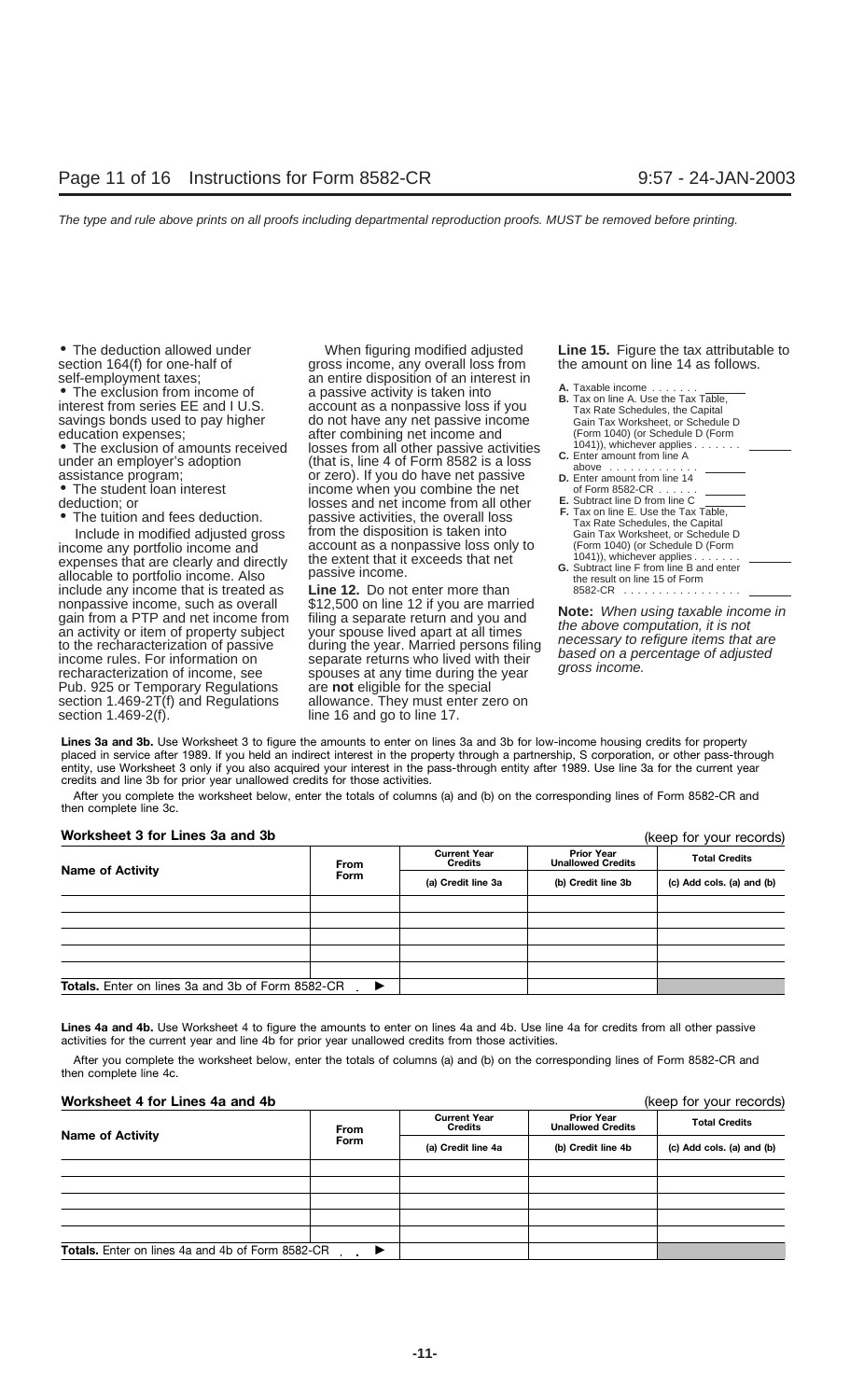**Part III—Special** the above computation, it is not<br> **Allowanes for**<br> **Allowanes for**<br> **Allowanes for** necessary to refigure items that are **Part V—Passive Activity**<br>Allowance for based on a percentage of adjusted **Credit Allowed**<br>Rehabilitation Credits *gross income.* **Rehabilitation Credits**<br> **Credit Allowed**<br> **Credit Allowed**<br>
Use Part V to figure the PAC (as<br> **From Rental Real Estate Part IV—Special** for 2002 for all passive activities.<br> **Line 37.** If you have only one type of **Line 37.** If you have only one type of **Line 37.** If you have only one type of **Credits for Property**<br> **Credits for Property**<br> **Credits for Property**<br> **Credits for Property**<br> **Credits for Property**<br> **Credits for Property**<br> **Credits for Property**<br> **Credits for Property**<br> **Credits for Property**<br> **Credi Placed in Service Before Credits for Property** and *normally reported. See Reporting*<br>1900 (ex Examele Placed in Service After Allowed Credits on Your Tax **Placed in Service After** Allowed Credits on Your Tax **Placed in Service After** Return below. Your unallowed credit<br>**Pass-Through Interests 1989** and the state of the 5 minus line 37. **Pass-Through Interests 1989** is line 5 minus line 37.<br> **Acquired Before 1990) is through 9** Use Worksheets 5 through 9,

**Extrick** with their spouses at any time

acquired your interest before 1990,<br>
regardless of the date the property<br>
was placed in service.<br>
the remaining special allowance as<br>
follows.<br>
follows.

separate returns who lived apart from A. Taxable income . . . . . . . . . . . . . . . file Form 3800, enter on line 7 of<br>their spouses at all times during the B. Tax on line A. Use the Tax Table, Tax Form 8586 any allowed

Skip lines 21 through 26 if you **C.** Enter \$25,000 **C.** Enter \$25,000 **C.** Enter \$25,000 **completed Part II of this form and c.** (\$12,500 if married electric vehicle credit allowed. The passive activity qualified electric your modified adjusted gross income if the separate return **Form 8844.** Enter on line on line 10 in Part II was \$100,000 or and you and your measure and your measure activity less (\$50,000 or less if married filing spouse lived apart at the entire proportion of the separately and you lived apart from all times during the entire vear) were not all times during the community employment credit you your spouse for the entire year). **D.** Enter amount, if any, **Instead.** enter the amount from line from line 10 of Form Instead, enter the amount from line from line from line 10 of Form line 27

\$12,500 on line 24 if you are married Form 8582 ....... <u>Form 2582</u> ....... **Form 8582** ...... credit allowed.<br>Filipo a separate return and lived apart F. Subtract lines D and E from filing a separate return and lived apart  $\begin{array}{c} \text{F. Subtract lines } D \text{ and } E \text{ from} \\ \text{line C. } \dots \dots \dots \dots \dots \\ \text{G. Subtract line } F \text{ from line } A \dots \end{array}$  **Nonconventional Source Fuel**<br> **Line 27.** Figure the tax attributable to  $\begin{array}{c} \text{H. Tax on line } G \dots \dots \dots \dots \dots \end{array}$ 

- 
- 
- 
- 
- 
- 
- whichever applies . . . . . . . . . . . . . . . . . **G.** Subtract line F from line B and enter the result on line 27 of Form 8582-CR

**Note:** When using taxable income in

**!**

during the year are **not** eligible to<br>
during the year are **not** eligible to<br>
Complete Part IV to figure the credit<br>
Complete Part IV to figure the credit<br>
Use Part III to figure the credit<br>
allowed if you have any rehabil

- 
- 
- 
- 
- 
- 
- 
- 
- 
- 

of Form 8582-CR ......<br>
E. Subtract line D from line C<br>
F. Tax on line E. Use the Tax Table, Tax<br>
Rate Schedules, the Capital Gain Tax<br>
Rate Schedules, the Capital Gain Tax<br>
Rate Schedules, the Capital Gain Tax<br>
Rate Sched Worksheet, or Schedule D (Form 1941),<br>1940) (or Schedule D (Form 1041)), **based on a percentage of adjusted 1040)** (or Schedule D (Form 1041)), gross income.

**Acquired Before 1990)**<br>Married persons filing<br>Married persons filing<br>Warried persons filing<br>Warried persons filing<br>with their spouses at any time<br>and the unallowed credits if you have credit Married persons filing **creation** with their spouses at any time<br>separate returns who lived during the year are **not** eligible to from more than one activity. Also use<br>during the year are **not** eligible to the part IV to f

was placed in service.<br> **Line 21.** Married persons filing **Form 8586.** If you are not required to<br>
separate returns who lived apart from **A.** Taxable income in the Form 3800, enter on line 7 of

year must enter \$125,000 on line 21, worksheet, or Schedule D (Form 1040) **Form 8834.** Enter on line 13 of Form<br>instead of \$250,000. (or Schedule D (Form 1041)), **Form 8834.** Enter on line 13 of Form<br>Skip lines 21 through

Form 8884. Enter on line 7 of Form 8882<br>**E.** Enter the amount, if **Form 8884** the passive activity New York 15 on line 27.<br> **E.** Enter the amount, if **E.** Enter the amount, if amount, if amount, if and the passive activity New York<br>
Liberty Zone business employee

**Line 27.** Figure the tax attributable to **H.** Tax on line G. Use the Tax Table, Tax passive activity credit for fuel Rate Schedules, the Capital Gain Tax the amount on line 26 as follows. produced from a nonconventional Worksheet, or Schedule D (Form 1040) source, see section 29 for limitations (or Schedule D (Form 1041)), **A.** Taxable income ....... whichever applies ............. and adjustments to the credit. Attach **B.** Tax on line A. Use the Tax Table, Tax Fax of the Capital Gain Tax<br>
Rate Schedules, the Capital Gain Tax<br>
Worksheet, or Schedule D (Form<br>
1040) (or Schedule D (Form<br>
1040) (or Schedule D (Form<br>
1040) (or Schedule D (Form<br>
1040) (or Schedule D (Form<br>
1040) (or S above .............. line I. Enter the result on line 35 of credits before applying the limitations **D.** Enter amount from line 26 Form 8582-CR ............... and adjustments. Report the credit on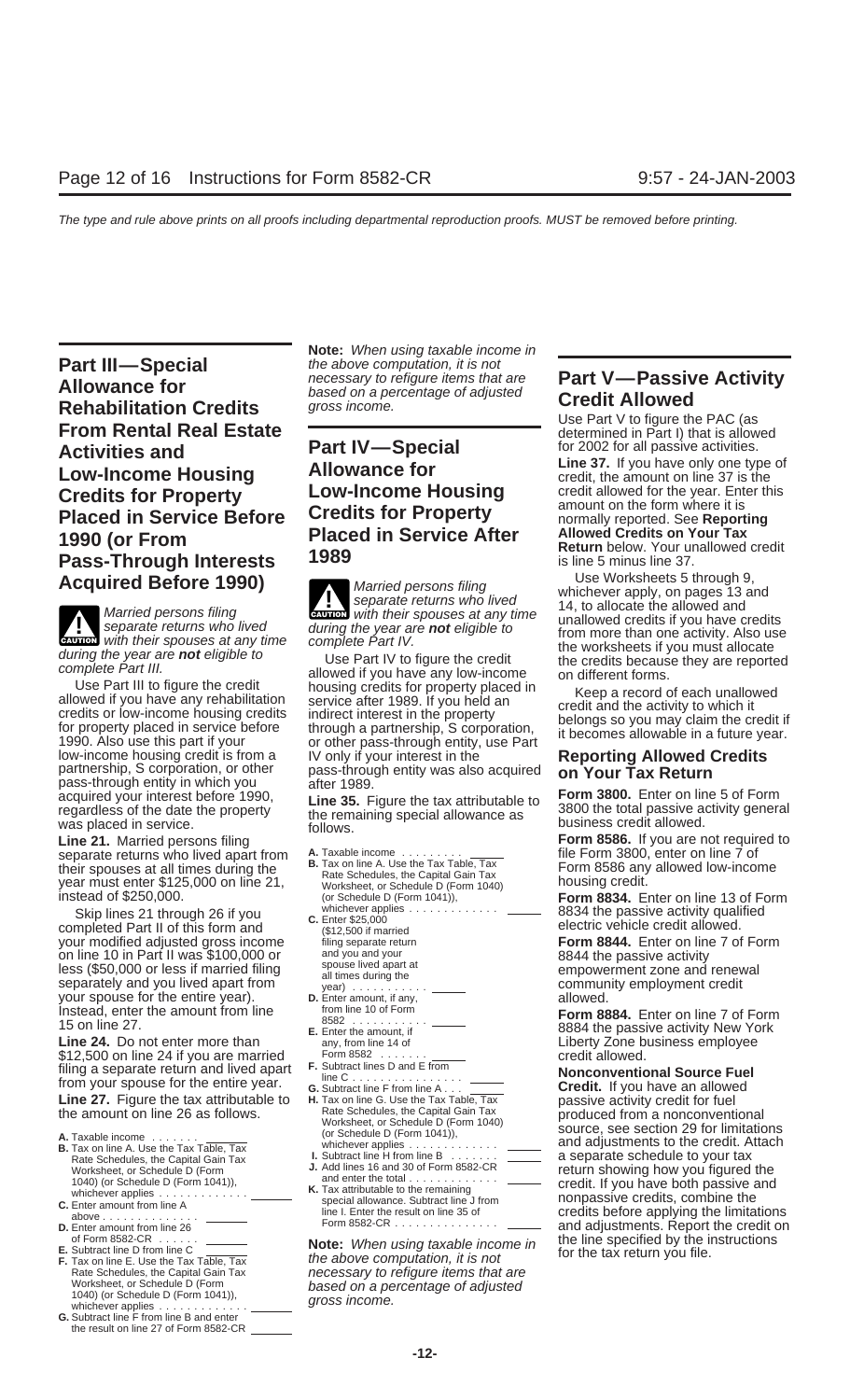### **Instructions for Worksheet 5**

Complete Worksheet 5 if you have an amount on line 1c of Form 8582-CR and you have credits from more than one activity.

**Column (a).** Enter the credits from Worksheet 1, column (c), in column (a) of this worksheet.

**Column (b).** Divide each of the credits shown in column (a) by the total of the credits in column (a) and enter the ratio for each of the activities in column (b). The total of all the ratios must equal 1.00.

**Column (c).** Multiply line 16 of Form 8582-CR by the ratios in column (b) and enter the result in column (c). If the total of this column is the same as the total of column (a), all credits for the activities in column (a) of this worksheet are allowed. Report them on the forms normally used, and complete Worksheet 6 if you have credits shown in Worksheet 2. Also complete Worksheet 7 or 8 if you have credits shown in Worksheet 3 or 4. If the total of column (a) is more than the total of column (c), complete column (d).

**Column (d).** Subtract column (c) from column (a) and enter the result in this column. Also enter the name of each activity and the form the credit is reported on in Worksheet 8 and enter the amount from column (d) of this worksheet in column (a) of Worksheet 8. Also complete Worksheet 6 or 7 if you have credits on line 2c or 3c of Form 8582-CR.

### **Worksheet 5 for Credits on Line 1a or 1b** (keep for your records)

| <b>Name of Activity</b> | Form To Be<br>Reported on | (a) Credits | (b) Ratios | (c) Special<br>Allowance | (d) Subtract<br>column (c) from<br>column (a) |
|-------------------------|---------------------------|-------------|------------|--------------------------|-----------------------------------------------|
|                         |                           |             |            |                          |                                               |
|                         |                           |             |            |                          |                                               |
|                         |                           |             |            |                          |                                               |
|                         |                           |             |            |                          |                                               |
|                         |                           |             |            |                          |                                               |
| <b>Totals</b>           |                           |             | 1.00       |                          |                                               |

### **Instructions for Worksheet 6**

Complete Worksheet 6 if you have an amount on line 2c of Form 8582-CR and you have credits from more than one activity.

**Column (a).** Enter the credits from Worksheet 2, column (c), in column (a) of this worksheet.

**Column (b).** Divide each of the credits shown in column (a) by the total of the credits in column (a) and enter the ratio for each of the activities in column (b). The total of all the ratios must equal 1.00.

**Column (c).** Multiply line 30 of Form 8582-CR by the ratios in column (b) and enter the result in column (c). If the total of this column is the same as the total of column (a), all credits for the activities in column (a) of this worksheet are allowed. Report them on the forms normally used, and complete Worksheet 7 or 8 if you have credits shown in Worksheet 3 or 4 or amounts in column (d) of Worksheet 5. If the total of column (a) is more than the total of column (c), complete column (d).

**Column (d).** Subtract column (c) from column (a) and enter the result in this column. Also enter the name of each activity and the form the credit is reported on in Worksheet 8 and enter the amount from column (d) of this worksheet in column (a) of Worksheet 8.

### **Worksheet 6 for Credits on Line 2a or 2b** (keep for your records)

| WORKSHEEL 6 TOP Credits on Line za or zd    |                           |             |            |                          | (Keep for your records)                       |
|---------------------------------------------|---------------------------|-------------|------------|--------------------------|-----------------------------------------------|
| <b>Name of Activity</b>                     | Form To Be<br>Reported on | (a) Credits | (b) Ratios | (c) Special<br>Allowance | (d) Subtract<br>column (c) from<br>column (a) |
|                                             |                           |             |            |                          |                                               |
|                                             |                           |             |            |                          |                                               |
|                                             |                           |             |            |                          |                                               |
|                                             |                           |             |            |                          |                                               |
|                                             |                           |             |            |                          |                                               |
| <b>Totals</b><br>the company of the company |                           | 1.00        |            |                          |                                               |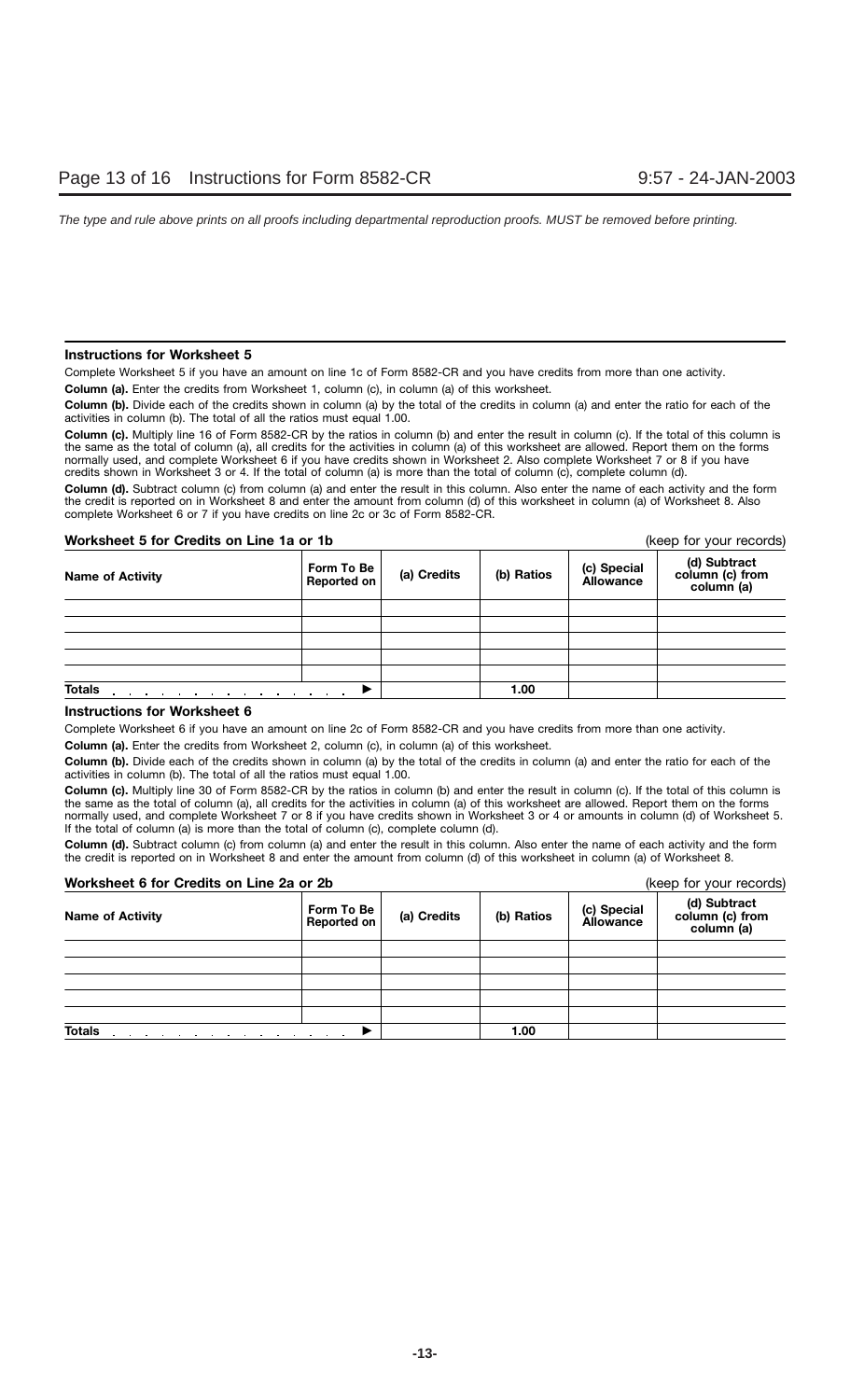### **Instructions for Worksheet 7**

Complete Worksheet 7 if you have credits on line 3c of Form 8582-CR and you have credits from more than one activity.

**Column (a).** Enter the credits from Worksheet 3, column (c), in column (a) of this worksheet.

**Column (b).** Divide each of the credits shown in column (a) by the total of the credits in column (a) and enter the ratio for each of the activities in column (b). The total of all the ratios must equal 1.00.

**Column (c).** Multiply line 36 of Form 8582-CR by the ratios in column (b) and enter the result in column (c). If the total of this column is the same as the total of column (a), all credits for the activities in column (a) of this worksheet are allowed. Report them on the forms normally used, and complete Worksheet 8 if you have credits shown in Worksheet 4 or amounts in column (d) of Worksheet 5 or 6. If the total of column (a) is more than the total of column (c), complete column (d).

**Column (d).** Subtract column (c) from column (a) and enter the result in this column. Also enter the name of each activity and the form the credit is reported on in Worksheet 8 and enter the amount from column (d) of this worksheet in column (a) of Worksheet 8.

### **Worksheet 7 for Credits on Line 3a or 3b Credity and Credity Credit Credit Credit Credit Credit Credit Credit Credit Credit Credit Credit Credit Credit Credit Credit Credit Credit Credit Credit Credit Credit Credit Credit**

| <b>Name of Activity</b>                                                                                  | Form To Be<br><b>Reported on</b> | (a) Credits | (b) Ratios | (c) Special<br>Allowance | (d) Subtract<br>column (c) from<br>column (a) |
|----------------------------------------------------------------------------------------------------------|----------------------------------|-------------|------------|--------------------------|-----------------------------------------------|
|                                                                                                          |                                  |             |            |                          |                                               |
|                                                                                                          |                                  |             |            |                          |                                               |
|                                                                                                          |                                  |             |            |                          |                                               |
|                                                                                                          |                                  |             |            |                          |                                               |
|                                                                                                          |                                  |             |            |                          |                                               |
| <b>Totals</b><br>the control of the control of the control of the<br>the contract of the contract of the |                                  | 1.00        |            |                          |                                               |

### **Instructions for Worksheet 8**

Complete Worksheet 8 if you have credits on line 4c of Form 8582-CR from more than one activity or reported on different forms or you have amounts in column (d) of Worksheets 5, 6, or 7.

**Column (a).** Enter the amounts, if any, from column (c) of Worksheet 4 and column (d) of Worksheets 5, 6, and 7.

**Column (b).** Divide each of the credits in column (a) by the total of all the credits in column (a). The total of all the ratios must equal 1.00.

**Column (c).** Complete the following computation:

- **A.** Enter line 5 of Form 8582-CR
- **B.** Enter line 37 of Form 8582-CR . . . . . . . . . . . . . -
- **C.** Subtract line B from line A

Multiply line C by the ratios in column (b) and enter the results in column (c). Complete Worksheet 9 to determine the credits allowed for 2002.

### **Worksheet 8—Allocation of Unallowed Credits** (keep for your records)

**(a) Credits (b) Ratios (c) Unallowed Credits Form To Be Name of Activity Totals** -**1.00** 

### **Instructions for Worksheet 9**

**Column (a).** Enter all the activities shown in Worksheet 8. The credits entered in column (a) of this worksheet are the credits shown in column (c) of Worksheets 1, 2, 3, and 4 for the activities listed in Worksheet 8.

**Column (b).** Enter the amounts from column (c) of Worksheet 8 in this column. These are your **unallowed credits for 2002.**

**Column (c).** Subtract column (b) from column (a). These are the **allowed credits for 2002.** Report the amounts in this column on the forms normally used. See **Reporting Allowed Credits on Your Tax Return** on page 12.

### **Worksheet 9—Allowed Credits** (keep for your records)

|                         |                                  |             |                       | $\frac{1}{2}$       |
|-------------------------|----------------------------------|-------------|-----------------------|---------------------|
| <b>Name of Activity</b> | Form To Be<br><b>Reported on</b> | (a) Credits | (b) Unallowed Credits | (c) Allowed Credits |
|                         |                                  |             |                       |                     |
|                         |                                  |             |                       |                     |
|                         |                                  |             |                       |                     |
|                         |                                  |             |                       |                     |
|                         |                                  |             |                       |                     |
| <b>Totals</b>           |                                  |             |                       |                     |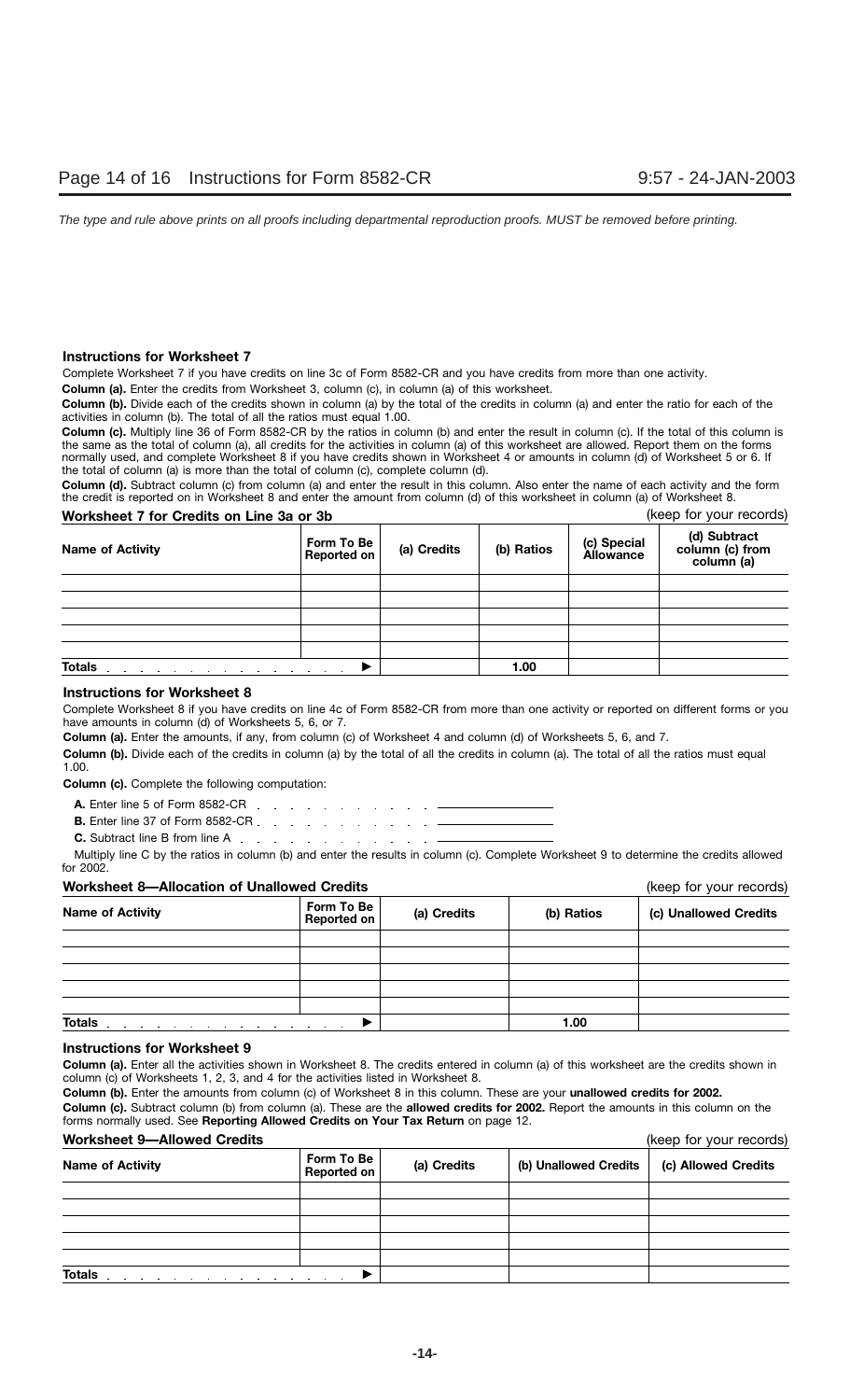A PTP is a partnership whose **EXECUTE ALLOWANCE Allowance** allowed under the special interests are traded on an established Complete Steps 1 and 2 only if you allowance are the smaller of the total tradable on a secondary market (or with passive activity credits (including figured in Step 4. If Step 4 is smaller its substantial equivalent). This substantial equivalent).

includes any national securities with passive activity credits (including<br>exchange and any local exchange prior year unallowed credits) by **Note:** Complete Steps 6 through 8<br>registered under the Securities following the st registered under the Securities<br>
Exchange Act of 1934 or exempted<br>
from registration because of the<br>
limited volume of transactions. It also<br>
includes any over-the-counter market.<br>
Step 2 Passive activity credits from<br>
Ste

The substantial equivalent of a<br>secondary market exists if there is no<br>identifiable market exists if there is no<br>identifiable market maker, but holders<br>identifiable market maker, but holders<br>of interests have a readily ava Similarly, the substantial equivalent of **Step 3.** Reduce rehabilitation credits<br>a secondary market exists if from rental real estate activities from if your only passive credits are<br>prospective buyers and sellers have eac prospective buyers and sellers have each PTP, low-income housing from PTPs, complete the steps<br>the opportunity to buy, sell, or exactles for property placed in service shown in the worksheet in the li the opportunity to buy, sell, or credits for property placed in service shown in the worksheet in the line 35<br>exchange interests in a timeframe before 1990 from each PTP, and any instructions on page 12. Subtract the exchange interests in a timeframe before 1990 from each PTP, and any instructions on page 12. Subtract the and with the regularity and continuity low-income housing credits (including credits allowed in Step 5 above from that the existence of a market maker prior year unallowed credits) from the tax figured on line K of that<br>would provide. each PTP in which you acquired your worksheet. The result is the tax

A credit from a passive activity held Step 1, attributable to net passive **Step 8.** Low-income housing credits<br>
through a PTP is allowed to the **income from that PTP**. Allowed under the special allowance through a PTP is allowed to the income from that PTP.<br>
extent of the tax attributable to net Step 4. Before beginning this step for property placed in service after low-income housing credits from PTPs. Subtract the total of lines 16, the smaller ental real estate activities held 30, and 36, if any, of Form 8582-CF losses and credits from rental real the credits in Step 3.<br>estate activities not owned through the vour only passive

**CAUTON** Form 8582-CR. Instead, use rental real estate activities of PTPs, the following steps to figure the allow-income housing credits for **ENTION** Form 8582-CR. Instead, use allowed and unallowed credits from property placed in service before of the unallowed<br>
passive activities held through PTPs. 1990 by PTPs, and low-income forward to 2003. passive activities held through PTPs.

securities market or are readily have net passive income from a PTP credits from Step 3 or the amount tradable on a secondary market (or with passive activity credits (including figured in Step 4. If Step 4 is small

**Step 1.** Figure the tax attributable to Step 4 pro rata to the credits from net passive income from each PTP each PTP in Step 3. An established securities market net passive income from each PTP<br>studes any pational securities each with passive activity credits (including

**Step 2.** Passive activity credits from **Step 6.** Reduce low-income housing each PTP are allowed to the extent of credits (including prior year unallowed

low-income housing credits (including credits allowed in Step 5 above<br>prior year unallowed credits) from the tax figured on line K of that would provide. The result is the tax each PTP in which you acquired your worksheet. The result is the tax interest before 1990 (regardless of attributable to the special allowance **Credits From PTPs** the date placed in service) to the available for the credits in Step 6. **Credits From PTPs** extent of the tax, which was figured in

extent of the tax attributable to net **Step 4.** Before beginning this step, for property placed in service after<br>nassive income from that partnership complete Form 8582-CR if you have 1989 from a PTP in which you also passive income from that partnership. complete Form 8582-CR if you have 1989 from a PTP in which you also<br>In addition, rehabilitation credits and any passive credits that are not from acquired your interest after 1989 are In addition, rehabilitation credits and any passive credits that are not from acquired your interest after 1989 are<br>low-income housing credits from PTPs. Subtract the total of lines 16, the smaller of the total credits fro rental real estate activities held 30, and 36, if any, of Form 8582-CR, Step 6 or the amount figured in Step through PTPs are allowed to the from the amount on line 27 of Form 7. If Step 7 is smaller than Step 6, from the amount on line 27 of Form  $\,$  7. If Step 7 is smaller than Step 6, as 8582-CR, to figure the tax attributable allocate the amount in Step 7 pro rata extent of any special allowance that 8582-CR, to figure the tax attributable allocate the amount in Step 7 pro rata<br>remains after taking into account the special allowance available for to the credits from each PTP in Step remains after taking into account to the special allowance available for to to the credits in Step 3

estate activities not owned through the set of the passive credits are<br>
PTPs. See **Special Allowance for** trom PTPs, complete lines 21 through 5, and 8. These are the total credits<br> **Rental Real Estate Activities** on 27 of

PTPs on the worksheets or on **Step 5.** Rehabilitation credits from unallowed credits from each PTP.

**Publicly Traded Computation of Allowed** housing credits from PTPs in which<br>**Partnershins (PTPs)** Passive Activity Credits and the determined variable product and the determined variable **Partnerships (PTPs) Passive Activity Credits** and the martnerst before **Partnerships (PTPs) Passive Activity Credits** 1990 (regardless of the date placed in a PTP is a partnership whose **From PTPs** 

A secondary market generally<br>exists if a person stands ready to<br>make a market in the interest. An<br>interest is treated as readily tradable<br>interest is regularly quoted by<br>interest is regularly quoted by<br>interest is regularl

**Do not** enter credits from available for the credits in Step 3. **Step 10.** Figure the allowed and **PTPs** on the worksheets or on **Step 5.** Rehabilitation credits from unallowed credits from each PTP. the follow-income housing credits for forms normally used. Keep a record<br>the unallowed credits to be carried<br>property placed in service before forms of the unallowed credits to be carried